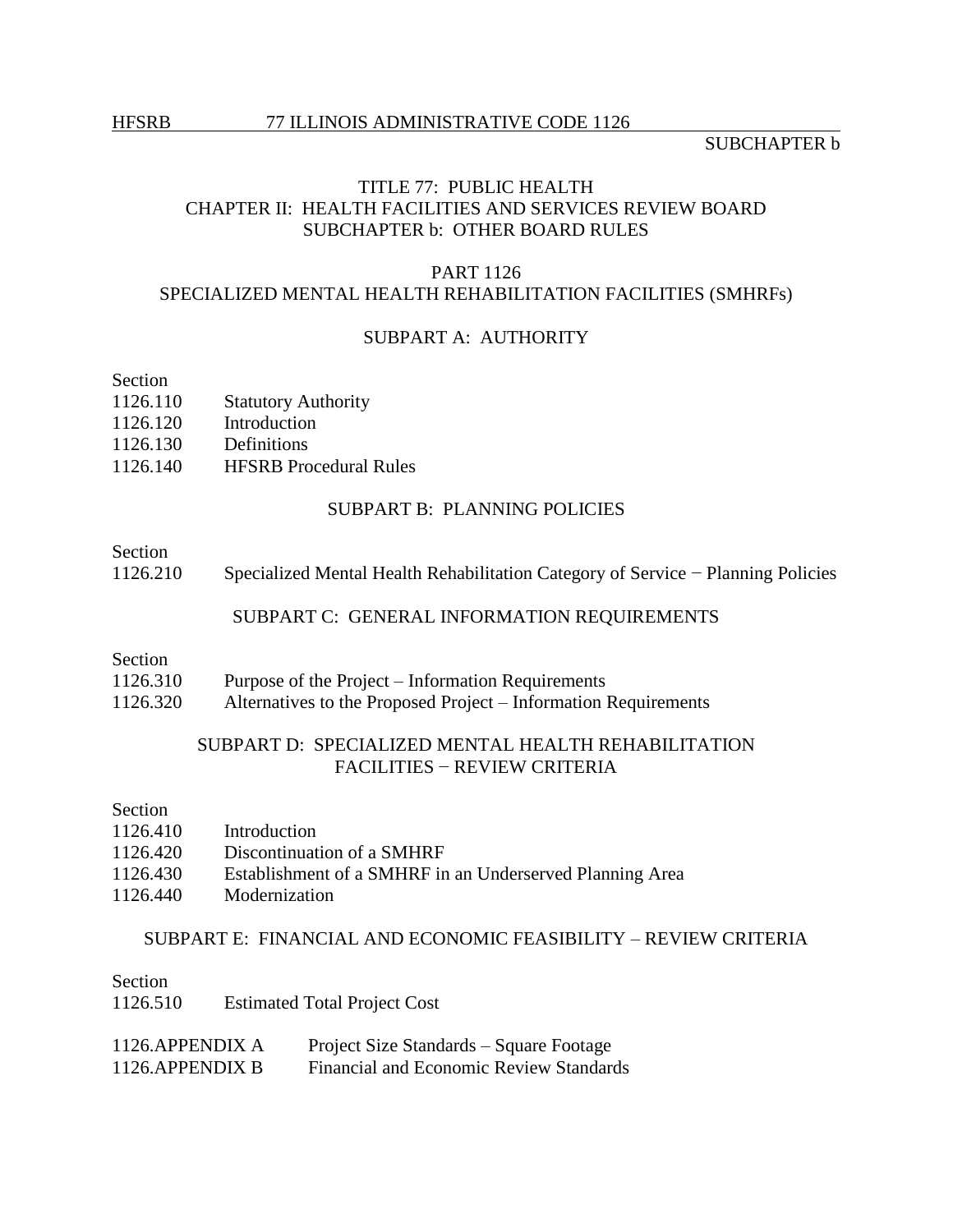# HFSRB 77 ILLINOIS ADMINISTRATIVE CODE 1126

AUTHORITY: Authorized by Section 12 of, and implementing, the Illinois Health Facilities Planning Act [20 ILCS 3960].

SOURCE: Adopted at 40 Ill. Reg. \_\_\_\_\_, effective \_\_\_\_\_\_\_\_\_\_.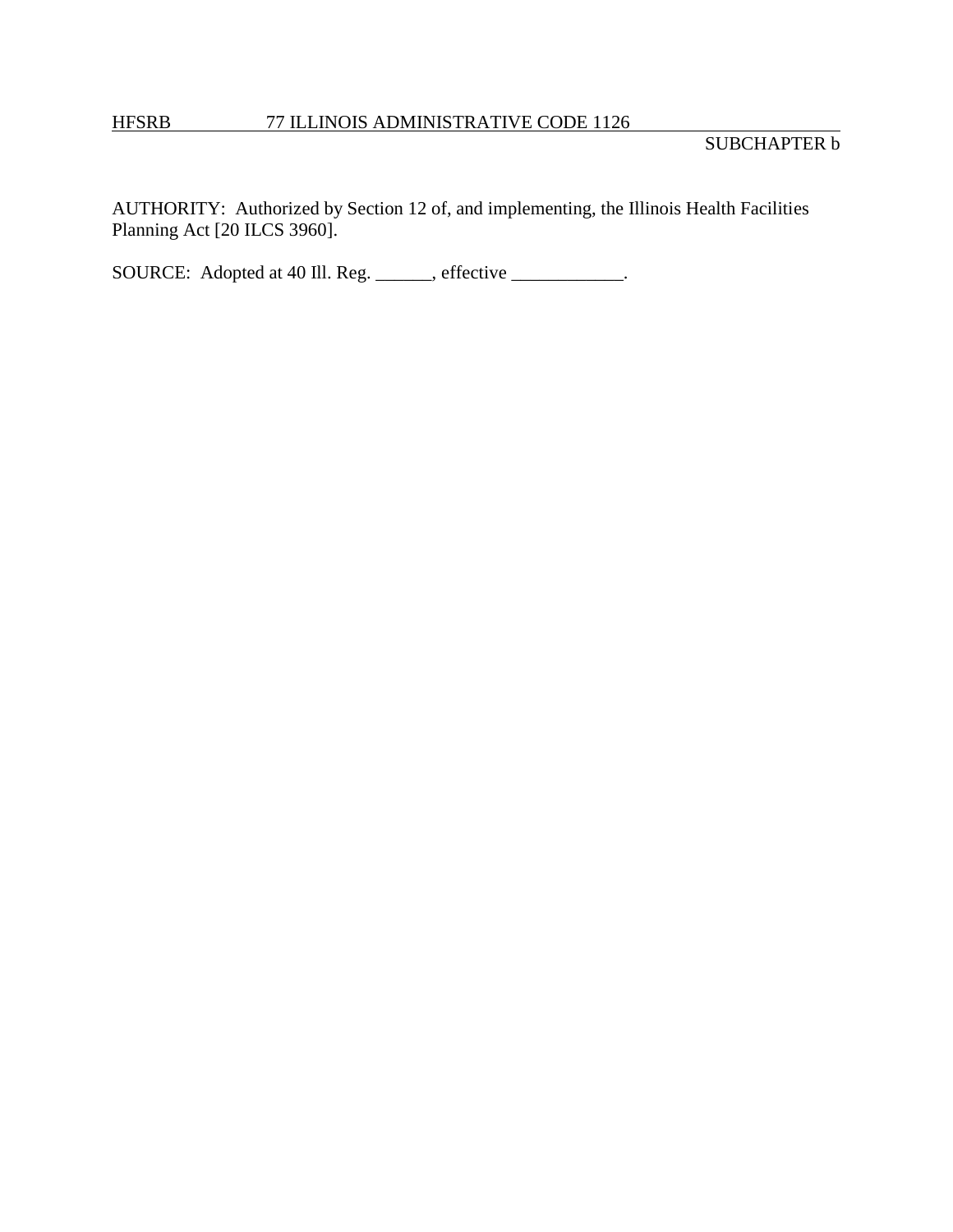# SUBPART A: AUTHORITY

# **Section 1126.110 Statutory Authority**

This Part is promulgated by authority granted to the Illinois Health Facilities and Services Review Board under the Illinois Health Facilities Planning Act [20 ILCS 3960].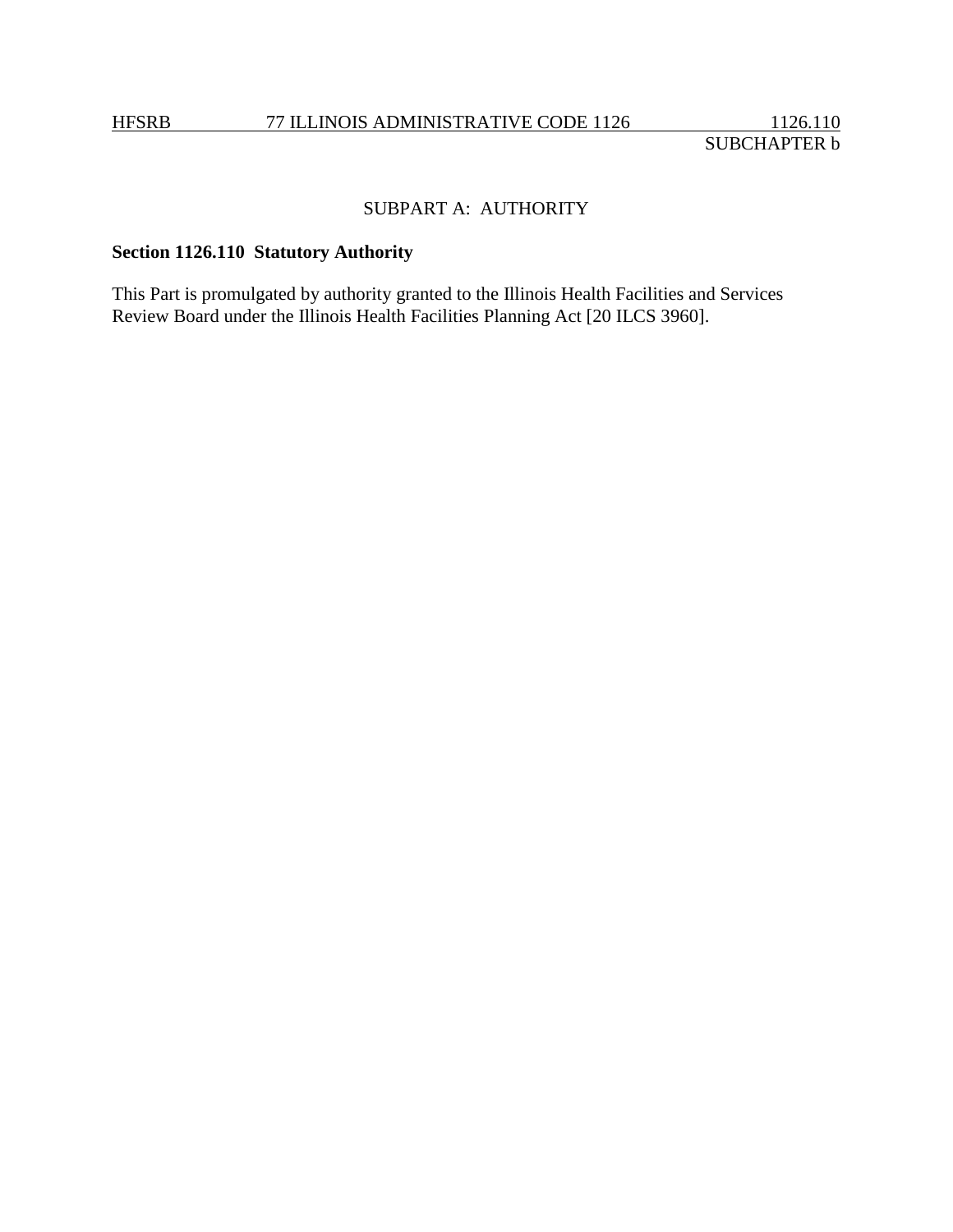## **Section 1126.120 Introduction**

- a) After the effective date of this Part, all applications in the review process and all projects for which permits have been issued, but have not yet been completed, shall be subject to this Part.
- b) The HFSRB rules in effect on the date of alleged violation of the Act or rules shall be applicable concerning all considerations and issues of compliance with HFSRB requirements.
- c) *At no time shall the total number of licensed beds under the Specialized Mental Health Rehabilitation Act of 2013* (SMHRA) [210 ILCS 49] *exceed the total number of licensed beds existing on July 22, 2013.* [210 ILCS 49/10.5]
- d) *No new facilities licensed under* SMHRA *shall be established* after June 16, 2014 *except in connection with the relocation of an existing facility to a new location*. [20 ILCS 3960/12(17)]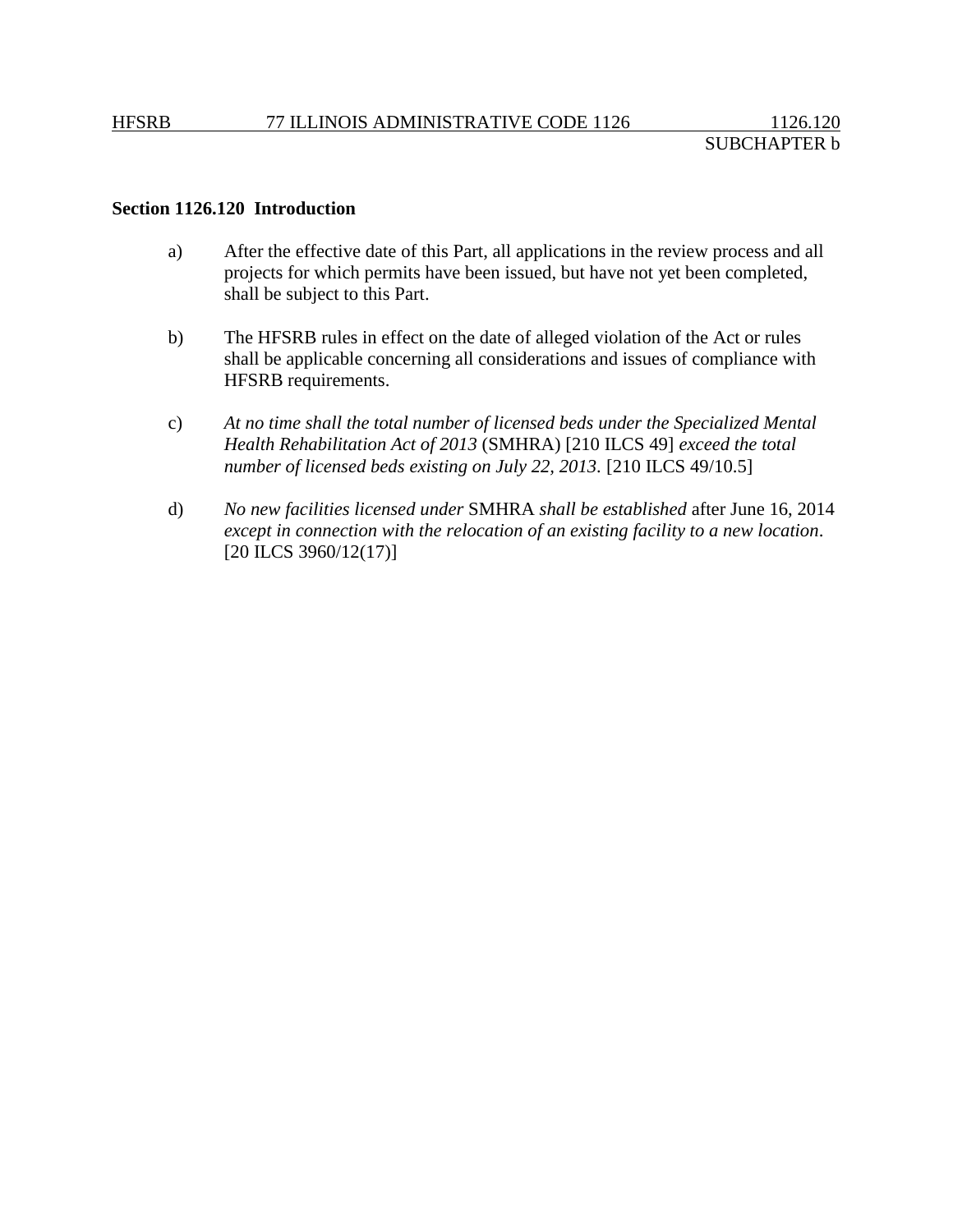# **Section 1126.130 Definitions**

"Act" means the Illinois Health Facilities Planning Act [20 ILCS 3960].

"Adverse Action" means a disciplinary action taken by IDPH, federal Centers for Medicare and Medicaid Services (CMMS), or any other State or federal agency against a person or entity that owns and/or operates a licensed or Medicare or Medicaid certified SMHRF in the State of Illinois. These actions include, but are not limited to, a financial penalty, probation, revoked license, restricted license or the inability to be licensed or relicensed as set forth in SMHRA Section 4-109 and 77 Ill. Adm. Code 380.750.

"Agency" or "IDPH" means the Illinois Department of Public Health.

"Applicant" means one or more persons, as defined in the Act, who apply for a permit or exemption. (See 77 Ill. Adm. Code 1130.220 to determine what parties must jointly apply for an application.)

"Authorized Representative" means a person who has authority to act on behalf of the legal entity or person that is the applicant or permit holder. Authorized representatives are, in the case of a:

corporation, any of its officers or members of its board of directors;

limited liability company, any of its managers or members (or the sole manager or member when two or more managers or members do not exist);

partnership, any of its general partners (or the sole general partner when two or more general partners do not exist);

estate or trust, any of its beneficiaries (or the sole beneficiary when two or more beneficiaries do not exist); and

sole proprietor, the individual who is the proprietor.

"Capital Expenditure" *means an expenditure made by or on behalf of* a SMHRF *(as such a facility is defined in* the *Act)* that*, under generally accepted accounting principles, is not properly chargeable as an expense of operation and maintenance, or is made to obtain by lease or comparable arrangement any facility or part thereof or any equipment for a facility or part, and* that *exceeds the*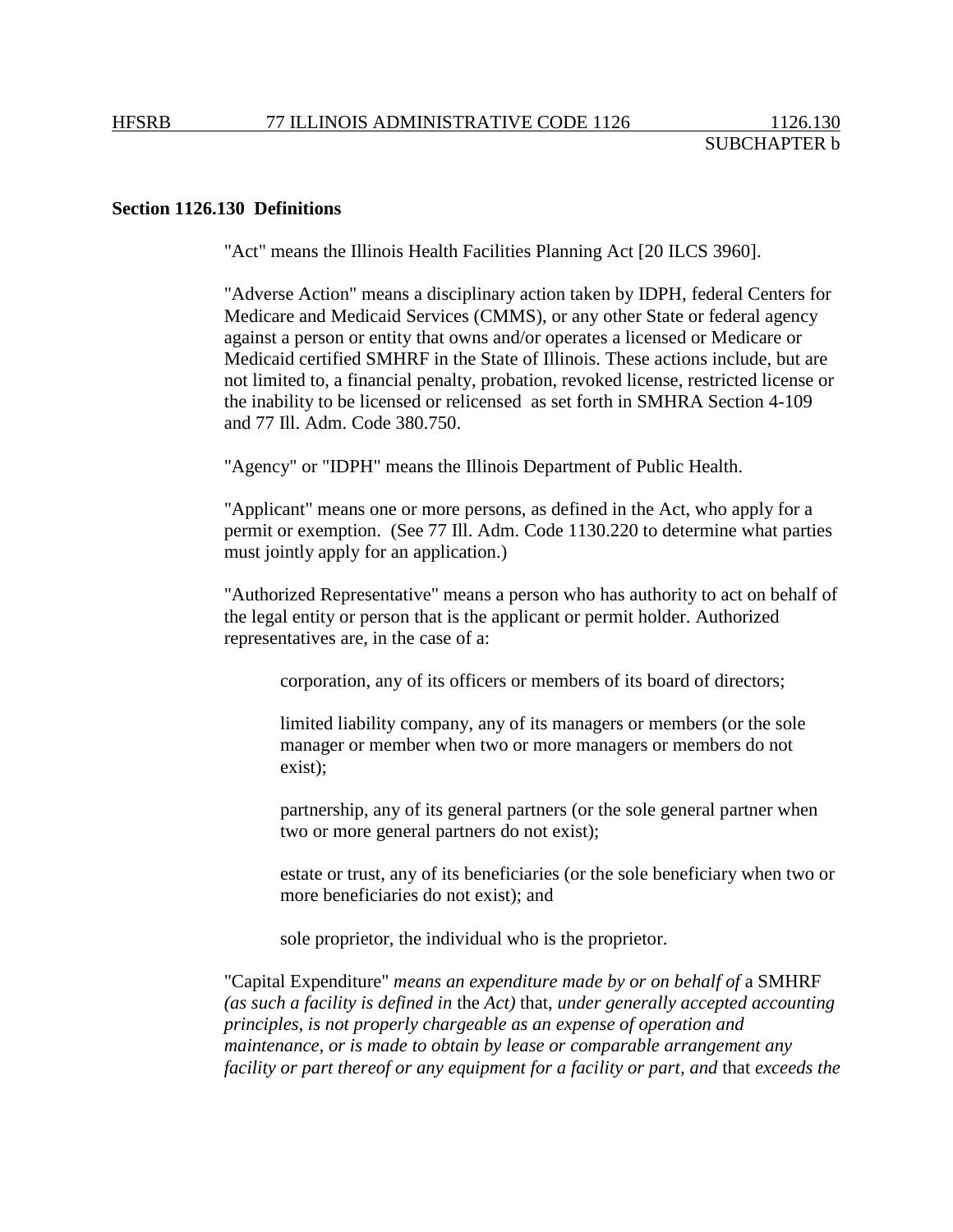*capital expenditure minimum. For purposes of this* definition*, the cost of any studies, surveys, designs, plans, working drawings, specifications, and other activities essential to the acquisition, improvement, expansion, or replacement of any plant or equipment with respect to which an expenditure is made shall be included in determining if* the *expenditure exceeds the capital expenditure minimum. Donations of equipment or facilities to* a SMHRF that, *if acquired directly by* that *facility would be subject to review under* the *Act shall be considered capital expenditures, and a transfer of equipment or facilities for less than fair market value shall be considered a capital expenditure if a transfer of the equipment or facilities at fair market value would be subject to review.* [20 ILCS 3960/3]

"Capital Expenditure Minimum" means the dollar amount or value that would require a permit for capital projects and major medical equipment. Capital expenditure minimums are annually adjusted to reflect the increase in construction costs due to inflation under 77 Ill. Adm. Code 1130.310.

"CMMS" means the federal Centers for Medicare and Medicaid Services.

"Chairman" means the presiding officer of HFSRB.

"Change of Ownership" means a change in the person who has operational control of an existing SMHRF or *a change in the person who has ownership or control of*  a SMHRF's *physical plant and capital assets. A change of ownership is indicated by,* but not limited to, *the following transactions: sale, transfer, acquisition, leases, change of sponsorship or other means of transferring control.* [20 ILCS 3960/3] Examples of change of ownership include:

a transfer of stock or assets resulting in a person obtaining majority interest (i.e., over 50%) in the person who is licensed or certified (if the facility is not subject to licensure), or in the person who owns or controls the SMHRF's physical plant and capital assets;

the issuance of a license by IDPH to a person different from the current licensee;

a change in the membership or sponsorship of a not-for-profit corporation;

a change of 50% or more of the voting members of a not-for-profit corporation's board of directors, during any consecutive 12 month period, that controls a SMHRF's operations, license, certification (when the facility is not subject to licensing), or physical plant and capital assets;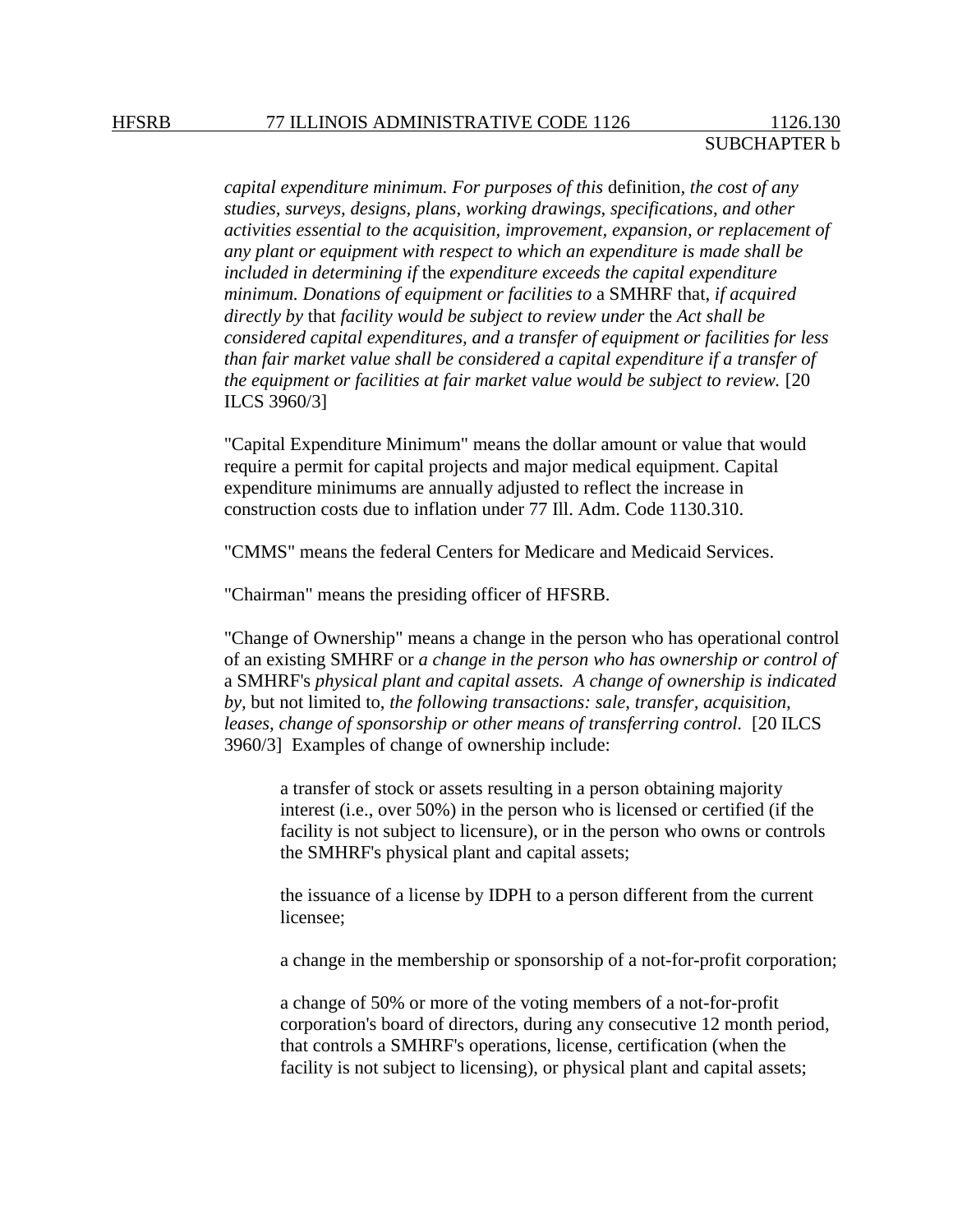a change in the sponsorship or control of the person who is licensed or certified (when the facility is not subject to licensing) to operate, or who owns the physical plant and capital assets of a governmental SMHRF; or

any other transaction that results in a person obtaining control of a SMHRF's operations or physical plant and capital assets, including leases.

"Charity Care" *means care provided by* a SMHRF *for which the provider does not expect to receive payment from the patient*/resident *or a third party payer*. [20 ILCS 3960/3]

"Clinical Service Area" means a department and/or service that is directly related to the diagnosis, treatment, or rehabilitation of persons receiving services from the SMHRF. A clinical service area's physical space shall include those components required under the facility's licensure or Medicare and/or Medicaid certification, and/or as outlined by documentation from the facility as to the physical space required for appropriate clinical practice.

"Combined Service Area Project" means a project that consists of both clinical service areas and nonclinical service areas.

"Completion Date" or "Project Completion Date" means the date established by the applicant for the completion of the project, as stated in the CON permit application.

"Construction" or "Modification" *means the establishment, erection, building, alteration, reconstruction, modernization, improvement, extension, discontinuation, change of ownership of or by a* SMHRF*, or the purchase or acquisition by or through* a SMHRF *of equipment or service for diagnostic or therapeutic purposes or for facility administration or operation or any capital expenditure made by or on behalf of* a SMHRF that *exceeds the capital expenditure minimum; however, any capital expenditure made by or on behalf of*  a SMHRF *for the construction or modification of a facility licensed under the Assisted Living and Shared Housing Act* [210 ILCS 9] *or a conversion project undertaken in accordance with Section 30 of the Older Adult Services Act* [320 ILCS 42] *shall be excluded from any obligations under the Act.* [20 ILCS 3960/3]

"Contested Case" has the meaning ascribed in Section 1-30 of the Illinois Administrative Procedure Act [5 ILCS 100].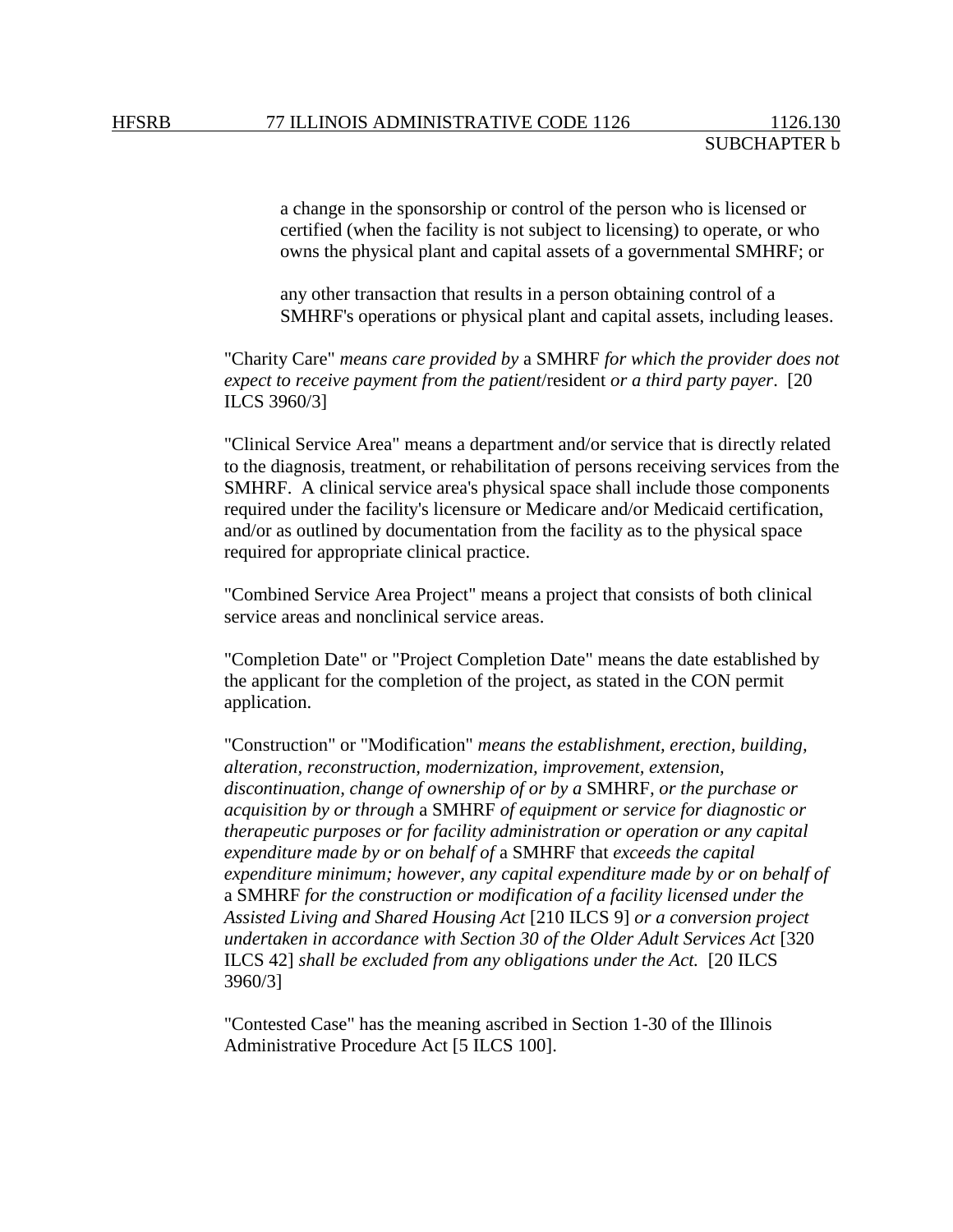"Control" means a person possesses any of the following discretionary and nonministerial rights or powers:

In the case of an entity, the ability to direct the management and policies of the entity, whether through the voting of securities, corporate membership, contract or otherwise. Examples of control include, without limitation:

holding 50% or more of the outstanding voting securities of an issue;

in the case of an entity that has no outstanding voting securities, having the right to 50% or more of the profits or, in the event of dissolution, the right to 50% or more of the assets of the entity;

having the power to appoint or remove 50% or more of the governing board members of an entity;

having the power to require or approve the use of funds or assets of the entity; or

having the power to approve, amend or modify the entity's bylaws or other governance documents.

In the case of capital assets or real property, the power to direct or cause the direction of the personal property, real property or capital assets that are components of the project (i.e., fixed equipment, mobile equipment, buildings and portions of buildings). Examples of control include, without limitation:

ownership of 50% or more in the property or asset;

serving as lessee or sublessee.

"Director" means the Director of the Department of Public Health.

"Due Diligence" means to take actions toward the completion of a project for which a permit has been issued with that diligence and foresight that persons of ordinary prudence and care commonly exercise under like circumstances. An accidental or unavoidable cause that cannot be avoided by the exercise of due diligence is a cause that reasonably prudent and careful persons, under like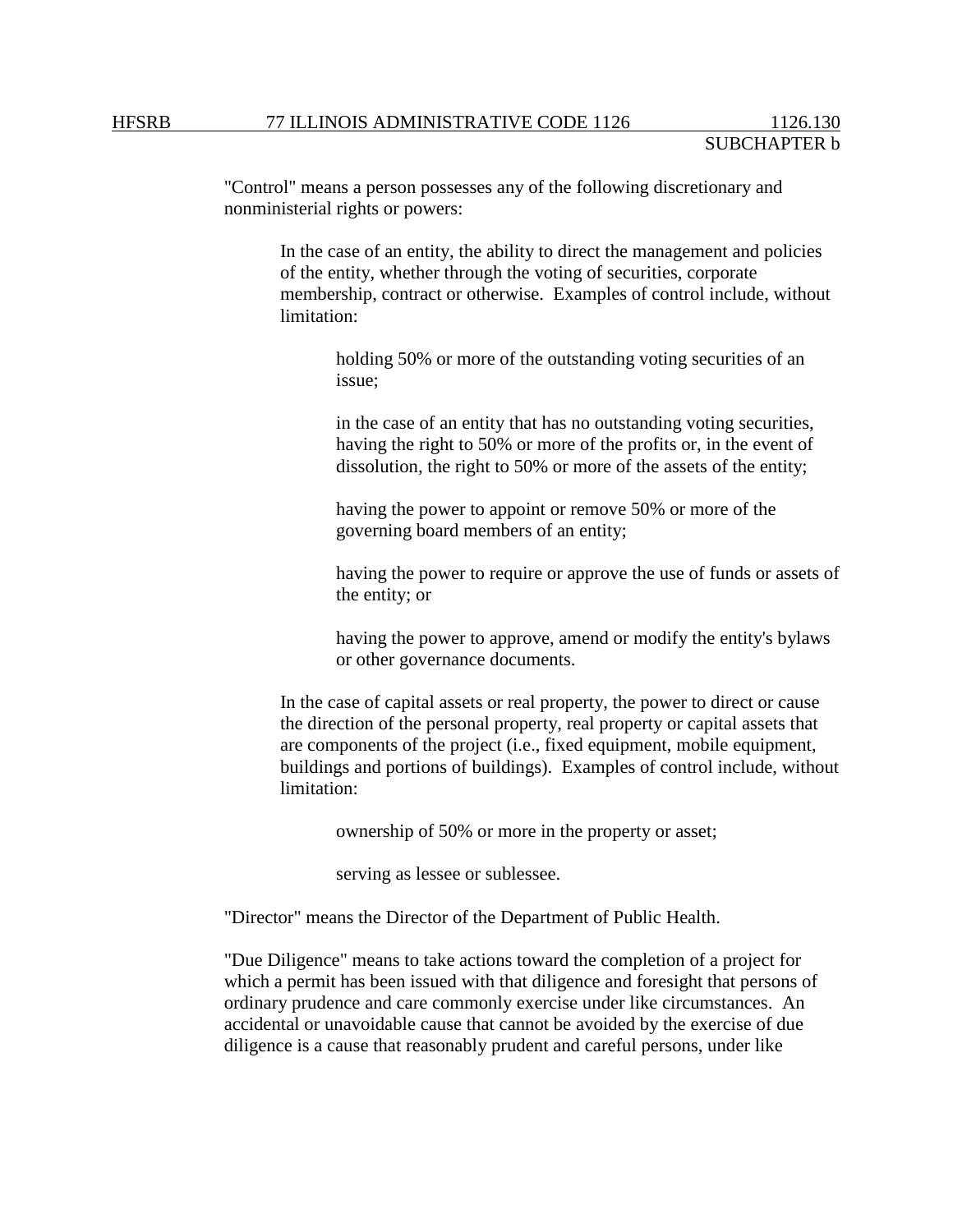circumstances, do not and would not ordinarily anticipate, and whose effects under similar circumstances they do not and would not ordinarily avoid.

"Entity" means any corporation, company, partnership, joint venture, association, trust, foundation, fund or other legally recognized organization, public body or municipality.

"Establish" or "Establishment" *means the construction of a* new SMHRF*,* the licensing of unlicensed buildings or structures as a SMHRF, the *replacement of an existing* SMHRF *on another site, or the initiation of a category of service*  defined by the Board*.* [20 ILCS 3960/3]

"Estimated Project Cost" or "Project Cost" means the sum of all costs, including the fair market value of any equipment or other real property (whether acquired by lease, donation or gift) necessary to complete a project, including:

preplanning costs;

site survey and soil investigation fees;

site preparation costs;

off-site work;

construction contracts and contingencies (including demolition);

capital equipment included in construction contracts;

architectural and engineering fees;

consultant and other professional fees that are related to the project;

capital equipment not in construction contracts;

bond issuance expenses;

net interest expense during construction; and

all other costs that are to be capitalized.

"Ex Parte Communication" *means a communication between a person who is not a State Board member or employee that reflects on the substance of a* formally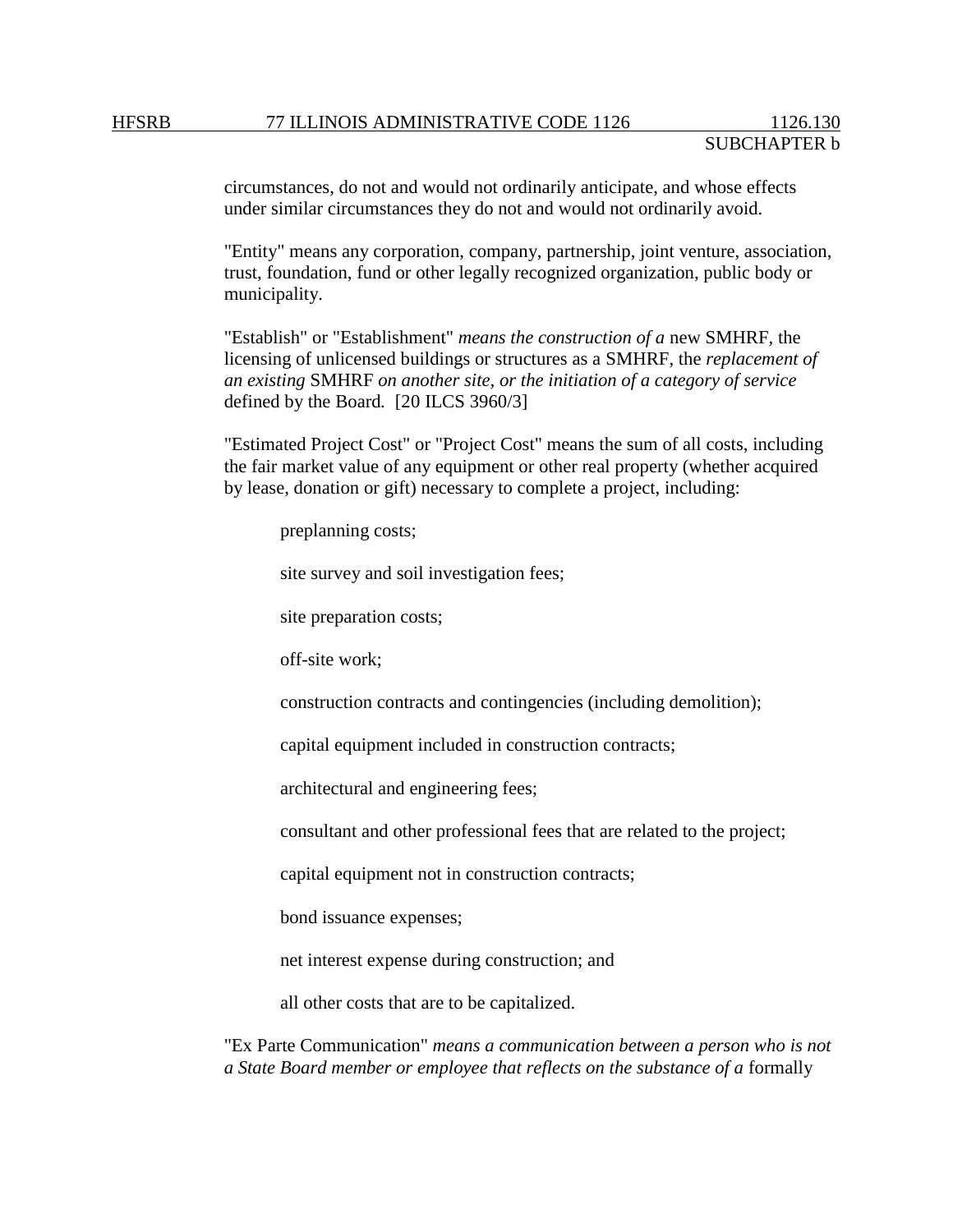filed *State Board proceeding and that takes place outside the record of the proceeding. Communications regarding matters of procedure and practice, such as the format of a pleading, number of copies required, manner of service, and status of proceedings, are not considered ex parte communications. Technical assistance with respect to an application, not intended to influence any decision on the application, may be provided by* State Board *employees to the applicant. Once an application is filed and deemed complete, a written record of any communication between staff and an applicant shall be prepared by staff and made part of the public record, using a prescribed, standardized format, and shall be included in the application file.* [20 ILCS 3960/4.2]

"Fair Market Value" means the dollar value of a project or any component of a project that is accomplished by lease, donation, gifts or any other means that would have been required for purchase, construction or acquisition.

"Final Decision" or "Final Administrative Decision" or "Final Determination" means:

the decision by HFSRB to approve or deny an application for permit. Action taken by HFSRB to deny an application for permit is subsequent to an administrative hearing or to the waiver of an administrative hearing; or

the decision by HFSRB on all matters other than the issuance of a permit.

HFSRB NOTE: The decision is final at the close of business of the HFSRB meeting at which the action is taken.

"Final Realized Costs" means all costs that are normally capitalized under generally accepted accounting principles that have been incurred to complete a project for which a permit or exemption was issued. These costs include all expenditures and the dollar or fair market value of any component of the project, whether acquired through lease, donation or gift.

"Financial Commitment" means the commitment of at least 33% of total funds assigned to cover total project cost, which occurs by:

The actual expenditure of 33% or more of the total project cost; or

The commitment to expend 33% or more of the total project cost by signed contracts or other legal means.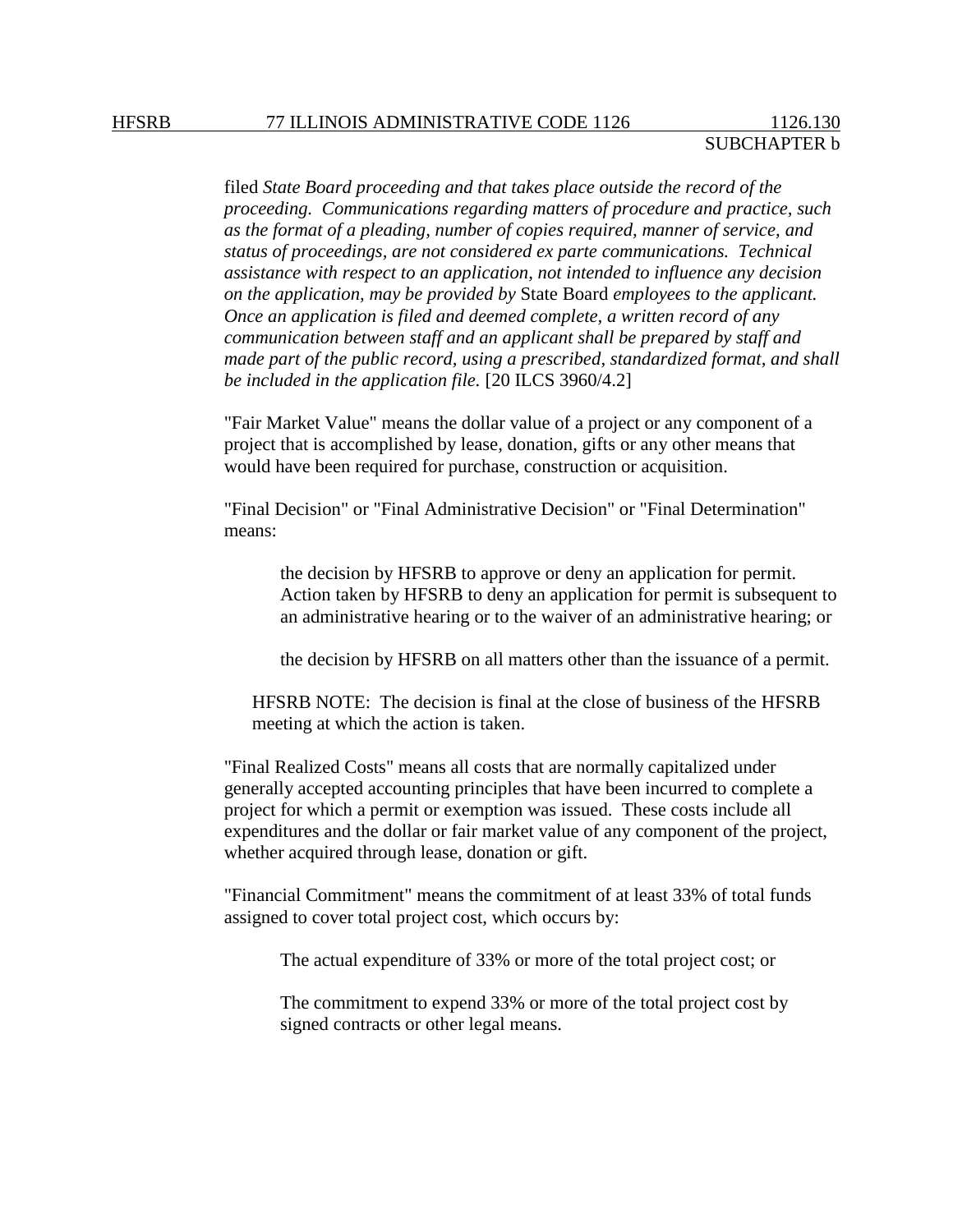"Financial Commitment Date" means the date on which the permit holder expended or committed to expend by contract or other legal means at least 33% of the total project cost.

"Hearing Officer" means the person with authority to conduct public hearings and to take all necessary steps to assure the proper completion of public hearings and to assure compliance with requirements of the Act. Responsibilities include: determining the order and time allotment for public testimony; maintaining order; setting and announcing new hearing dates, times and places, as necessary; determining the conclusion of the hearing and assuring that all documents, exhibits and other written materials presented or requested at the hearing are in the hearing officer's custody; and preparing a report for submittal to HFSRB.

"HFSRB " or "State Board" means the Illinois Health Facilities and Services Review Board.

"HFSRB Inventory" or "Inventory" means the HFSRB Inventory of Health Care Facilities and Services and Need Determinations, located at HFSRB's website (www.hfsrb.illinois.gov).

"IAPA" means the Illinois Administrative Procedure Act [5 ILCS 100].

"Intent to Deny" means the negative decision of HFSRB, following its initial consideration of an application for permit that failed to receive the number of affirmative votes required by the Act.

"Major Construction Project" means:

*Projects for the construction of new buildings;*

*Additions to existing facilities;*

*Modernization projects whose cost is in excess of \$1,000,000 or 10% of the facility's operating revenue, whichever is less; and*

*such projects as* HFSRB *shall define and prescribe pursuant to* the *Act.*  [20 ILCS 3960/5]

"Medicaid Certified" or "Medicare Certified" or "Medicaid Certification" or "Medicare Certification" means approval for a facility to receive reimbursement under Title XVIII (Medicare) and/or XIX (Medicaid) of the Social Security Act (42 USC 1395).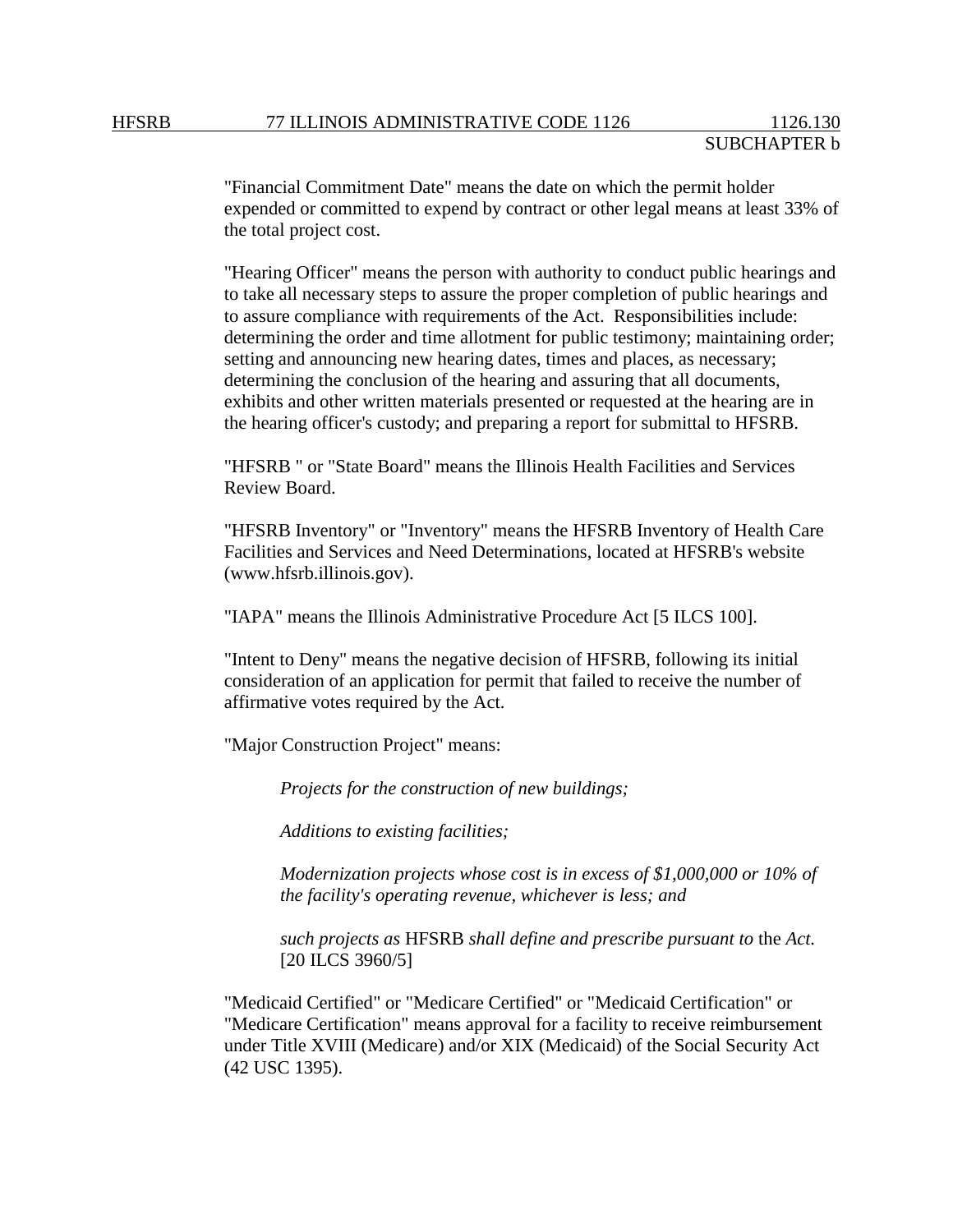"Modification of an Application" or "Modification" means any change to an application during the review period (i.e., prior to a final HFSRB action). These changes include, but are not limited to:

changing the proposed project's physical size or gross square feet;

the site within a planning area;

the operating entity when the operating entity is not the applicant;

the number of proposed beds;

the categories of service to be provided;

the cost;

the method of financing;

the proposed project completion date;

the configuration of space within the building; or

any change in the person who is the applicant, including the addition or deletion of one or more persons as co-applicants.

HFSRB NOTE: A change of site to a site outside the planning area originally identified in the application is not considered a modification and invalidates the application.

"Newspaper of General Circulation" means newspapers other than those intended to serve a particular, defined population, such as the publications of professional and trade associations.

*"Newspaper of Limited Circulation" means a newspaper intended to serve a particular or defined population of a specific geographic area within a Metropolitan Statistical Area such as a municipality, town, village, township or community area, but does not include publications of professional and trade associations.* [20 ILCS 3960/8.5(a)]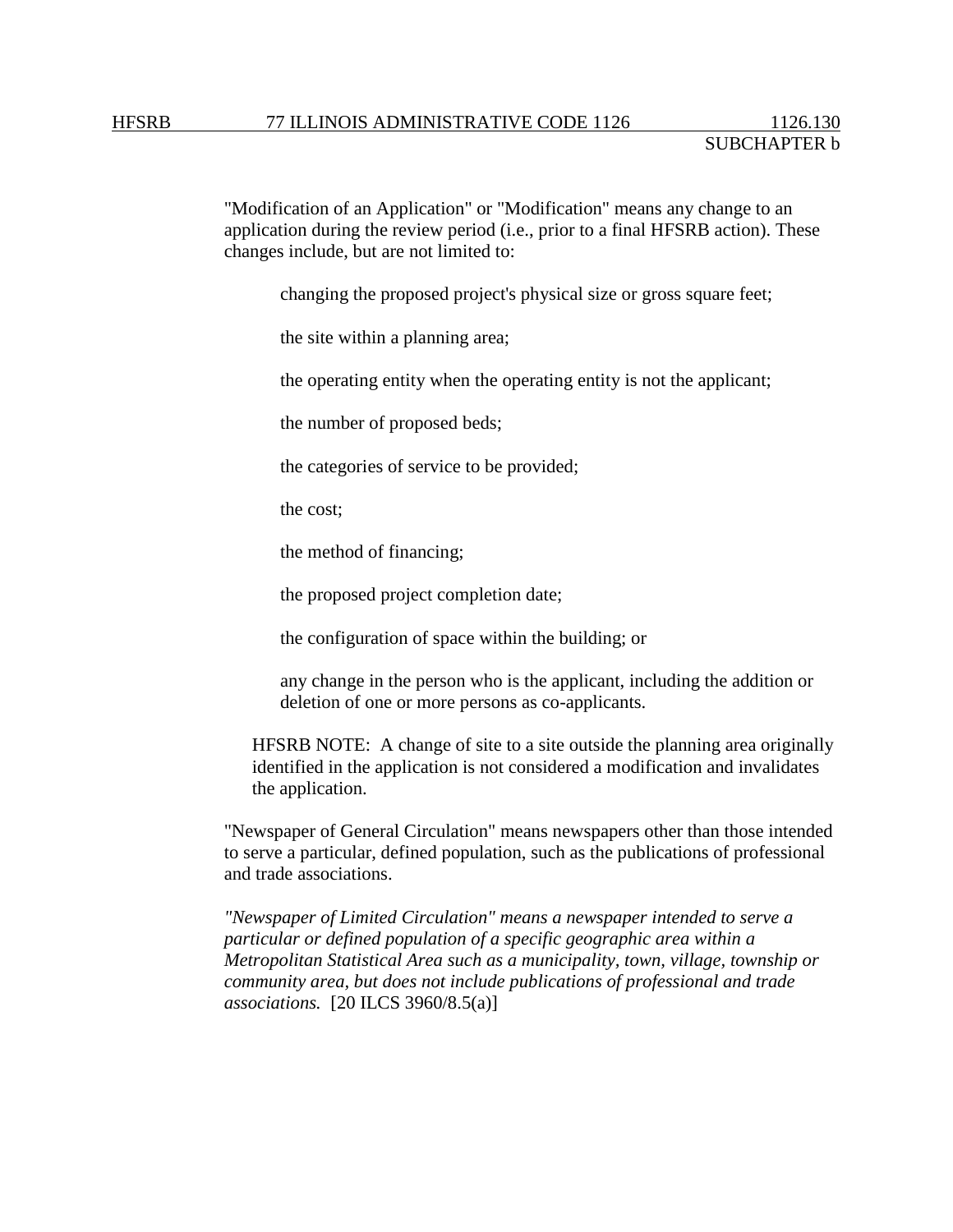"Non-Substantive Projects" means projects that have been classified as nonsubstantive under 77 Ill. Adm. Code 1110.40. HFSRB will review a nonsubstantive project within 60 days.

"Notification of HFSRB Action" means the transmittal of HFSRB decisions to the applicant or permit or exemption holder. Notification shall be given to the applicant's or permit holder's designated contact person, legal representative or chief executive officer.

"Operational" means that a permit holder is providing the services approved by HFSRB and, for a new SMHRF, licensure or Medicare and/or Medicaid certification has been obtained and residents/patients are utilizing the facility or equipment or are receiving service.

"Permit" means authorization to execute and complete a project related to a SMHRF, as reviewed and approved by HFSRB and as specified in the Act.

"Person" *means any one or more natural persons, legal entities, governmental bodies other than federal, or any combination thereof.* [20 ILCS 3960/3]

"Proposal" or "Project" means any proposed construction or modification of a long term care facility or any proposed acquisition of equipment to be undertaken by an applicant.

"Related Person" means *any person that:* 

*is at least 50% owned, directly or indirectly, by either the* SMHRF*or a person owning, directly or indirectly, at least 50% of the SMHRF;* 

*owns, directly or indirectly, at least 50% of the* SMHRF [20 ILCS 3960/3];

is otherwise controlled or managed by one or more SMHRFs;

controls or manages the SMHRF; or

is otherwise, directly or indirectly, under common management or control with one or more SMHRFs.

"Review Period" means the time from the date an application for permit or exemption is deemed complete until HFSRB renders its final decision.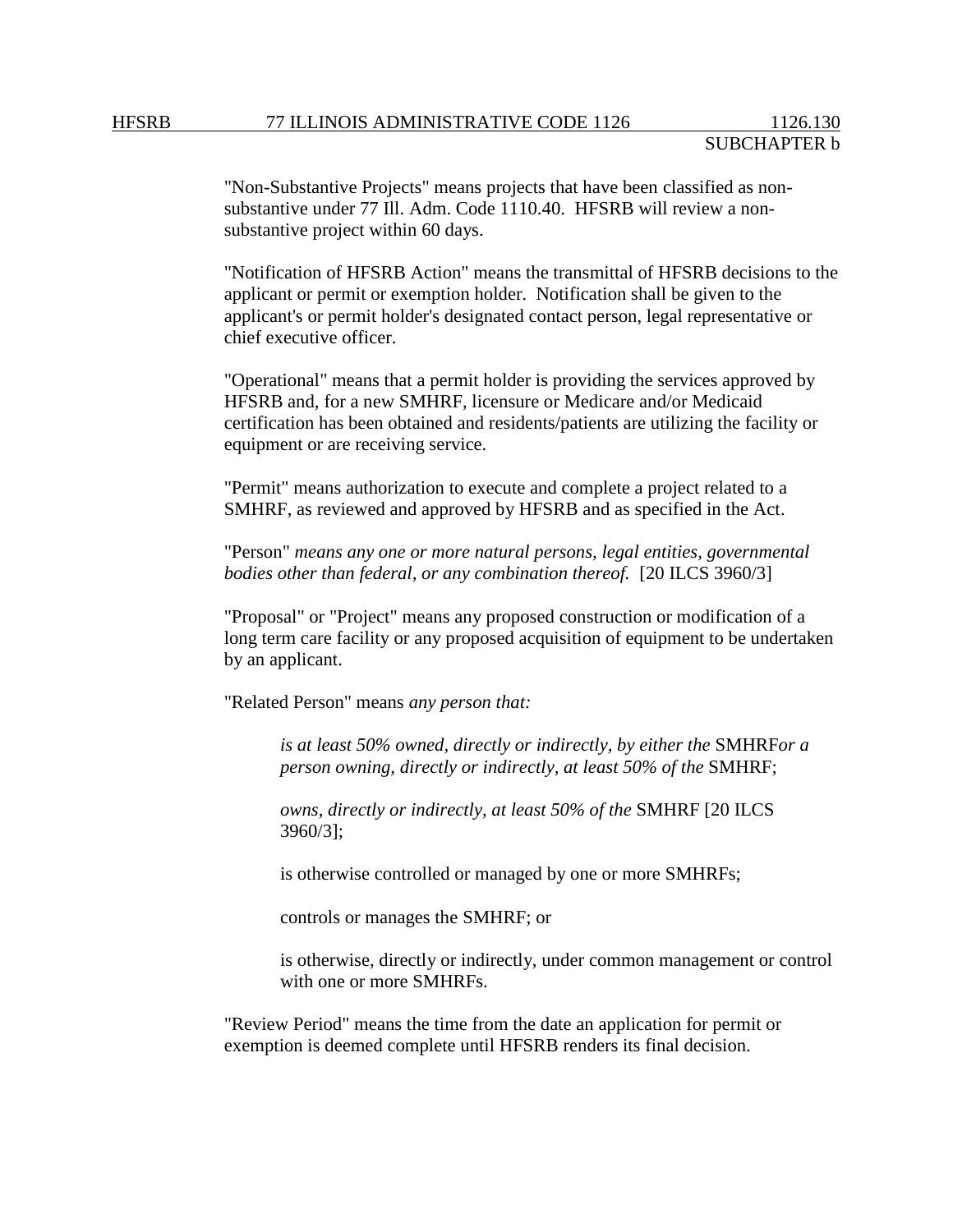"Site" means the physical location of a proposed project and is identified by address or legal property description.

"SMHRA" means the Specialized Mental Health Rehabilitation Act of 2013 [210 ILCS 49]

"SMHRF" means Specialized Mental Health Rehabilitation Facility.

"Square Feet" or "SF" or "Square Footage" means a unit of measure of physical service areas or buildings considered by HFSRB.

Departmental Gross Square Feet (DGSF) means the designation of physical areas for departments and services. It consists of the entirety of space dedicated to the use of that department or service, including walls, shafts and circulation.

Building Gross Square Feet (BGSF) means the designation of physical area of an entire building. It includes all exterior walls and space within those walls.

"Substantially Changes the Scope or Changes the Functional Operation of the Facility" means:

the addition of a category of service;

a change of a material representation made by the applicant in an application for permit or exemption subsequent to receipt of a permit that is relied upon by HFSRB in making its decision. Material representations are those that provide a factual basis for issuance of a permit and include:

> withdrawal or nonparticipation in the Medicare and/or Medicaid programs;

charge information;

other representations made to HFSRB as stipulated or agreed upon in the public record and specified in the application or the permit approval letter.

"Substantive Projects" means types of projects that are defined in the Act and classified as substantive. *Substantive projects shall include no more than the following:*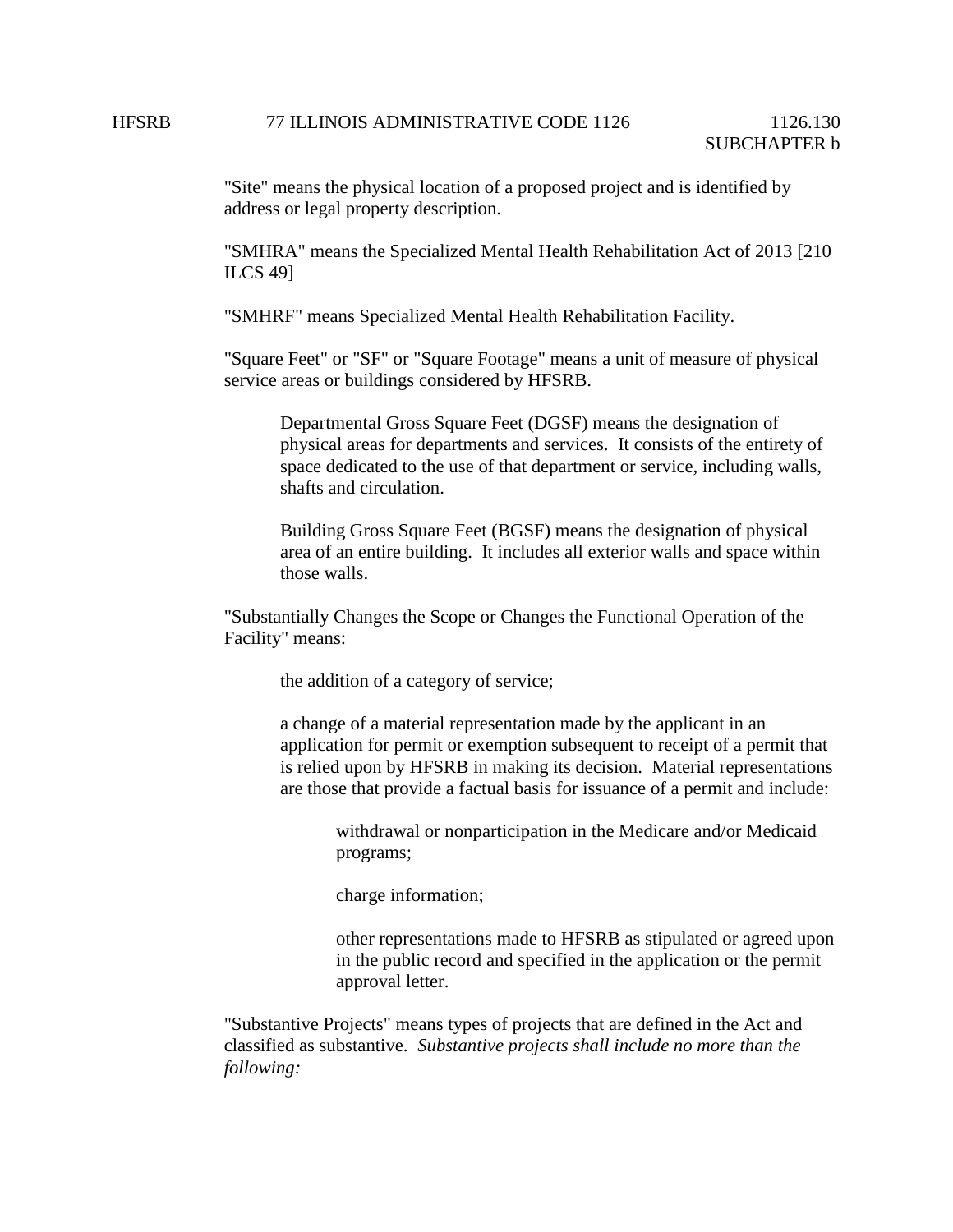*Projects to construct a new or replacement facility located on a new site or a replacement facility located on the same site as the original facility and the costs of the replacement facility exceed the capital expenditure minimum;*

*Projects proposing a new service or discontinuation of a service, which shall be reviewed by the Board within 60 days;*

*Projects proposing a change in the bed capacity of* a SMHRF *by an increase in the total number of beds or by a redistribution of beds among various categories of service or by a relocation of beds from one facility to another by more than 20 beds or more than 10% of total bed capacity, as defined by HFSRB, whichever is less, over a 2 year period.* [20 ILCS 3960/12]

"Technical Assistance" means help provided by an employee of HFSRB to a person, SMHRF or the State Board, and is not considered ex parte communication as defined in Section 4.2 of the Act. Technical assistance may be provided to any person regarding pre-application conferences, the filing of an application, or other request to HFSRB provided that the communication is *not intended to influence any decision on the application.* Technical assistance may be provided for the benefit of HFSRB to clarify issues relevant to an application or other business of HFSRB. The assistance may be in the form of written correspondences, conversations, site visits, meetings, and/or consultations with independent experts. *Once an application or exemption is filed and deemed complete, a written record of any communication between staff and an applicant shall be prepared by staff and made part of the public record, using a prescribed, standardized format, and shall be included in the application file*, within 10 business days after the assistance is provided*.* [20 ILCS 3960/4.2]

"Temporary Suspension of Facility or Category of Service" means a facility that has ceased operation or that has ceased to provide a category of service (see 77 Ill. Adm. Code 1100.220 for category of service definition) for a period not to exceed one year, due to unanticipated or unforeseen circumstances (such as the loss of appropriate staff or a natural or unnatural disaster). The time period may be extended upon finding that the resumption of facility operation or category of service has proceeded with due diligence and HFSRB approval of the requested extension. The facility administrator shall file notice to HFSRB of a temporary suspension of service, in compliance with the requirements described in Section 1130.240(d).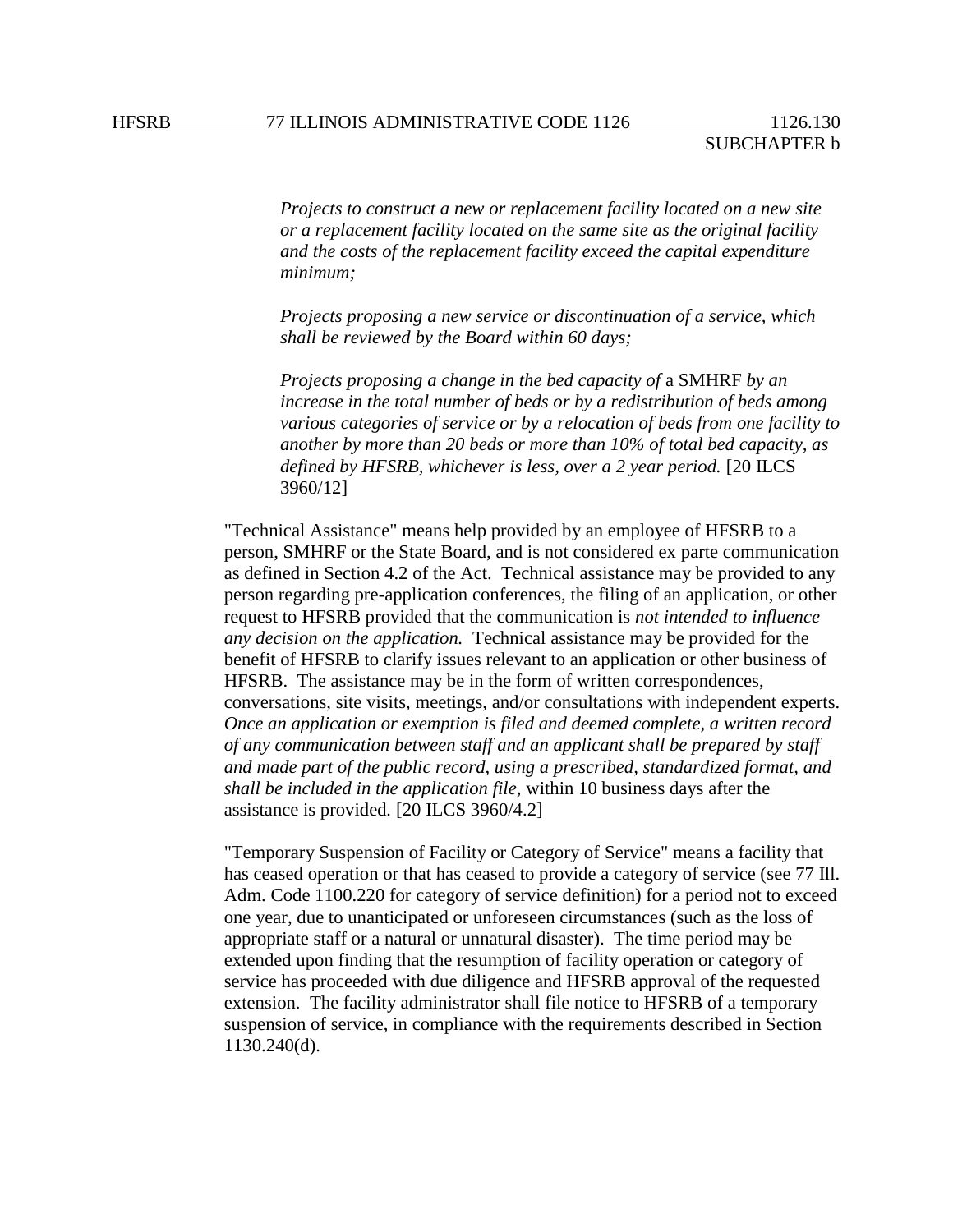"Underserved" means a planning area in Illinois that does not have another Specialized Mental Health Rehabilitation Facility.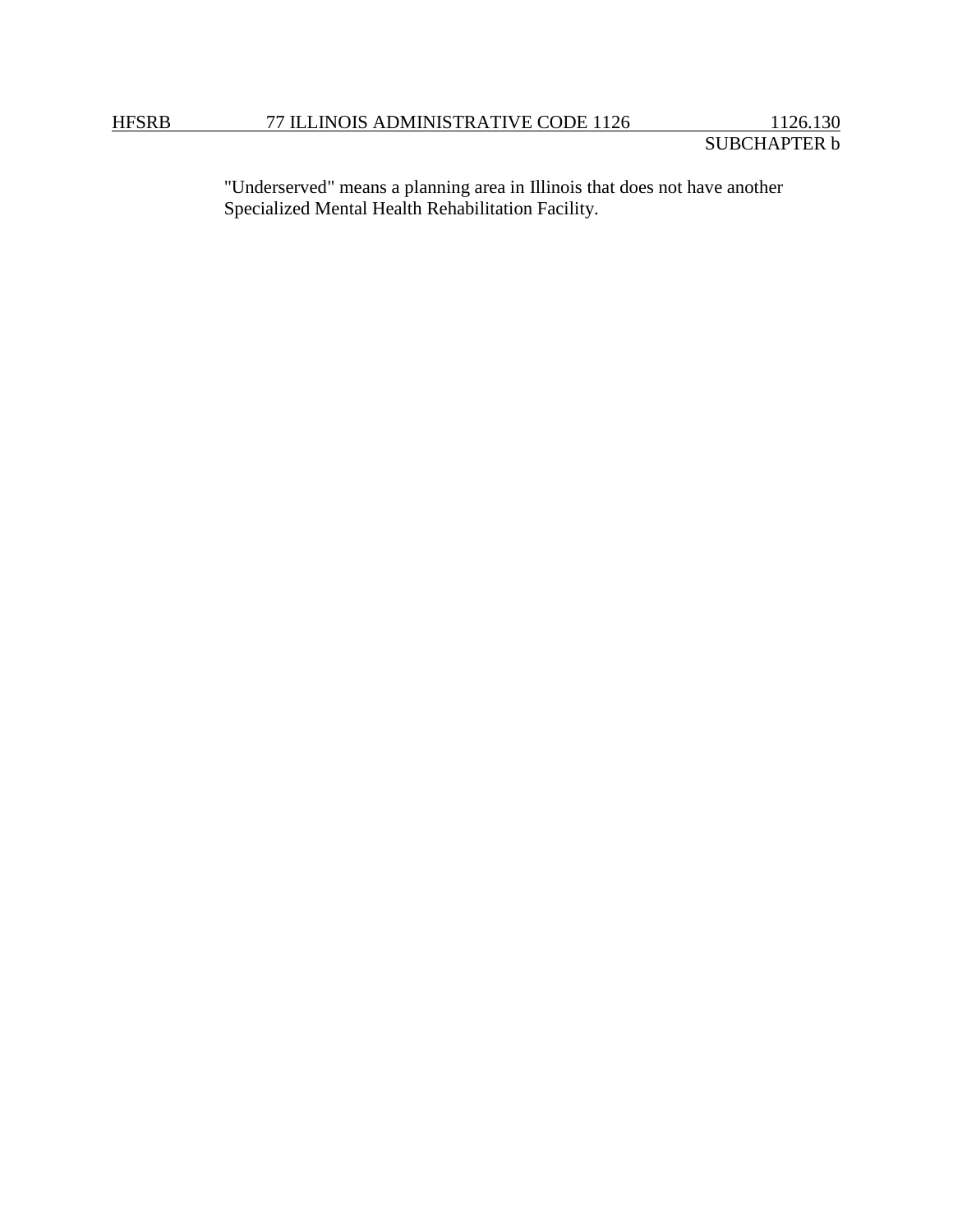# **Section 1126.140 HFSRB Procedural Rules**

The Certificate of Need review process and all applicable procedures and requirements are contained in 77 Ill. Adm. Code 1130.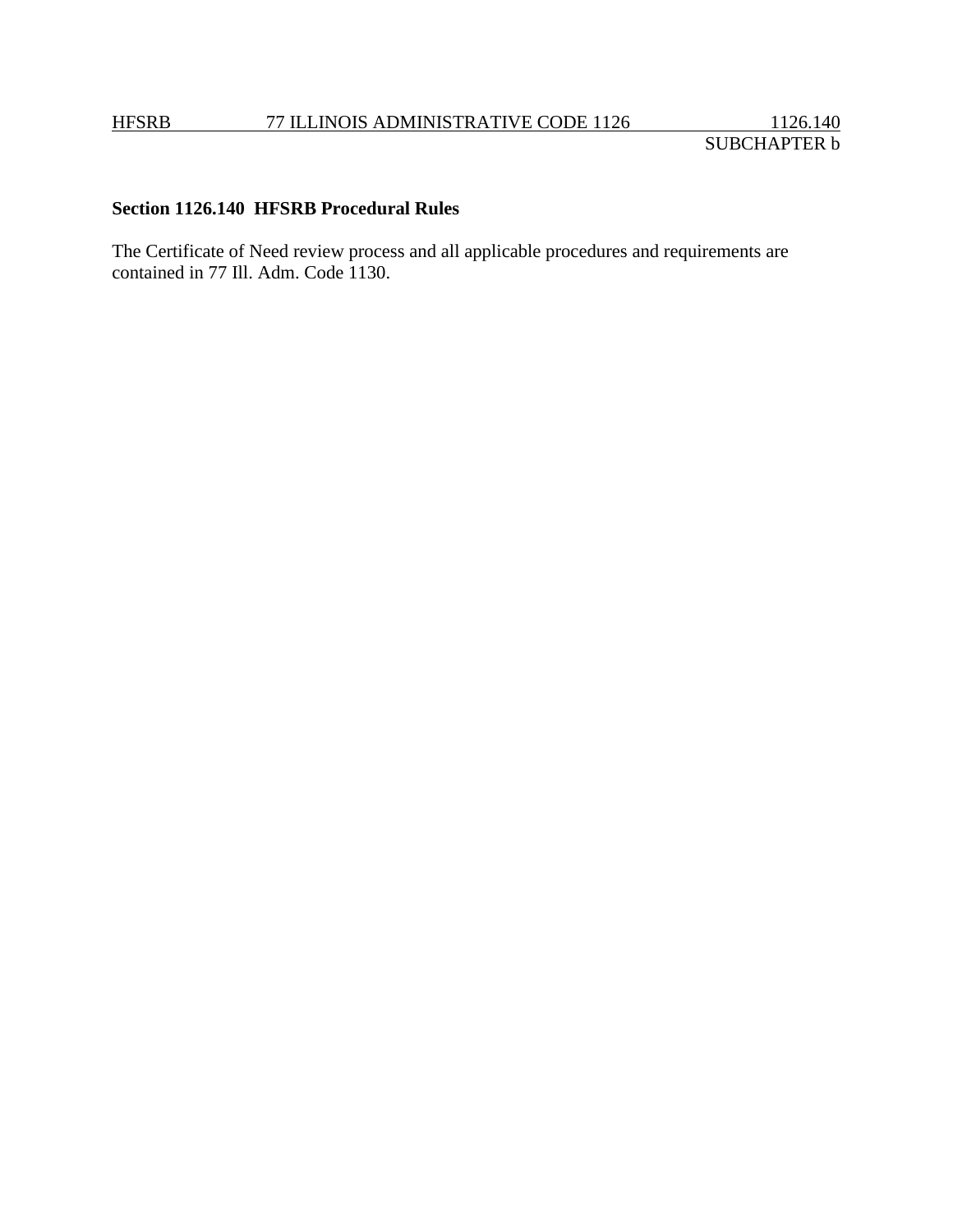## SUBPART B: PLANNING POLICIES

# **Section 1126.210 Specialized Mental Health Rehabilitation Category of Service – Planning Policies**

- a) Category of Service: Specialized Mental Health Rehabilitation
- b) Planning Areas: Health Service Areas are used for SMHRF services.
- c) Occupancy Targets:
	- 1) Modernization: 80%;
	- 2) Establishment: 90%.
- d) Bed Capacity: For facilities licensed pursuant to SMHRA, the bed capacity is the licensed bed capacity for the service.
- e) Bed Need Determination for the Specialized Categories of Service: No bed need formula for the SMHRF category of service has been developed. It is the responsibility of the applicant to document the need for the service by complying with all applicable review criteria contained in 77 Ill. Adm. Code 1126.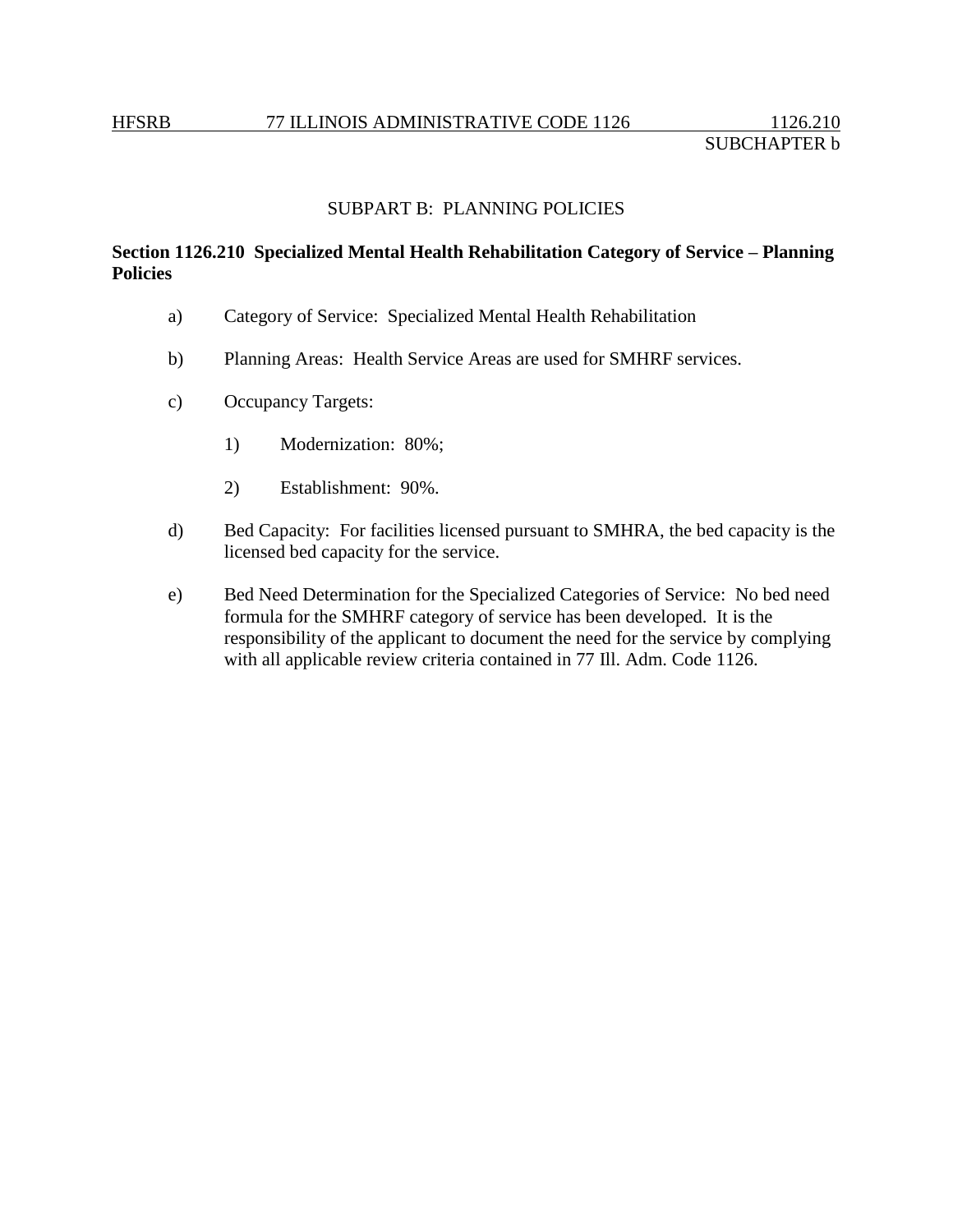### SUBPART C: GENERAL INFORMATION REQUIRMENTS

#### **Section 1126.310 Purpose of the Project – Information Requirements**

The applicant shall document that the project will provide health services that improve the wellbeing of the market area population to be served. The applicant shall identify the proposed planning area.

- a) The applicant shall address the purpose of the project, i.e., identify the issues or problems that the project is proposing to address or solve. Information to be provided shall include, but is not limited to, identification of existing problems or issues that need to be addressed, as applicable and appropriate for the project. Examples of this information include:
	- 1) The area's demographics or characteristics (e.g., rapid area growth rate, increased SMHRF population) that may affect the need for services in the future;
	- 2) The incidence of various diseases in the area;
	- 3) The population's financial ability to access SMHRF services (e.g., financial hardship, increased number of charity care patients/residents, changes in the population area's insurance or managed care status);
	- 4) The physical accessibility to necessary SMHRF services (e.g., new highways, other changes in roadways, changes in bus/train routes or changes in housing developments).
- b) The applicant shall cite the source of the information (e.g., local health department, Illinois Project for Local Assessment of Need (IPLAN) documents, Public Health Futures, local mental health plans, or other health assessment studies from governmental, academic or other independent sources).
- c) The applicant shall detail how the project will address or improve the issues listed in subsection (a), as well as the population's health status and well-being. Further, the applicant shall provide goals with quantified and measurable objectives with specific time frames that relate to achieving the stated goals.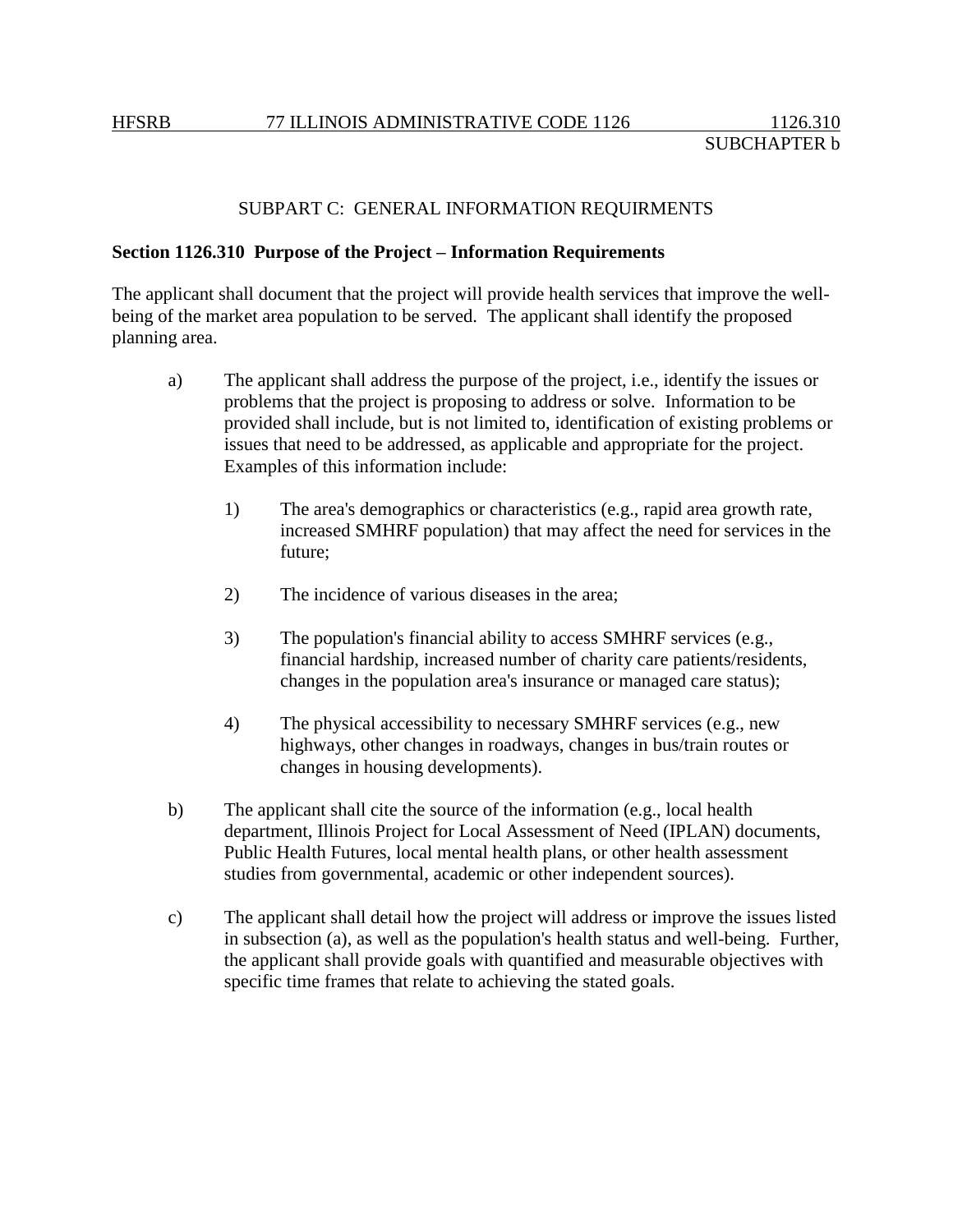# **Section 1126.320 Alternatives to the Proposed Project – Information Requirements**

The applicant shall document that the proposed project is the most effective or least costly alternative for meeting the SMHRF needs of the population to be served by the project.

- a) The applicant shall address alternatives to the proposed project. Examples of alternative options include:
	- 1) Proposing a project of greater or lesser scope and cost;
	- 2) Pursuing a joint venture or similar arrangement with one or more providers; and
	- 3) Developing alternative settings to meet all or a portion of the project's intended purposes.
- b) Documentation shall consist of a comparison of the project to alternative options. The comparison shall address issues of cost, resident/patient access, quality and financial benefits in both the short term (within one to three years after project completion) and long term. This may vary by project or situation.
- c) The applicant shall provide empirical evidence, including quantified outcome data that verifies improved quality of care, as available.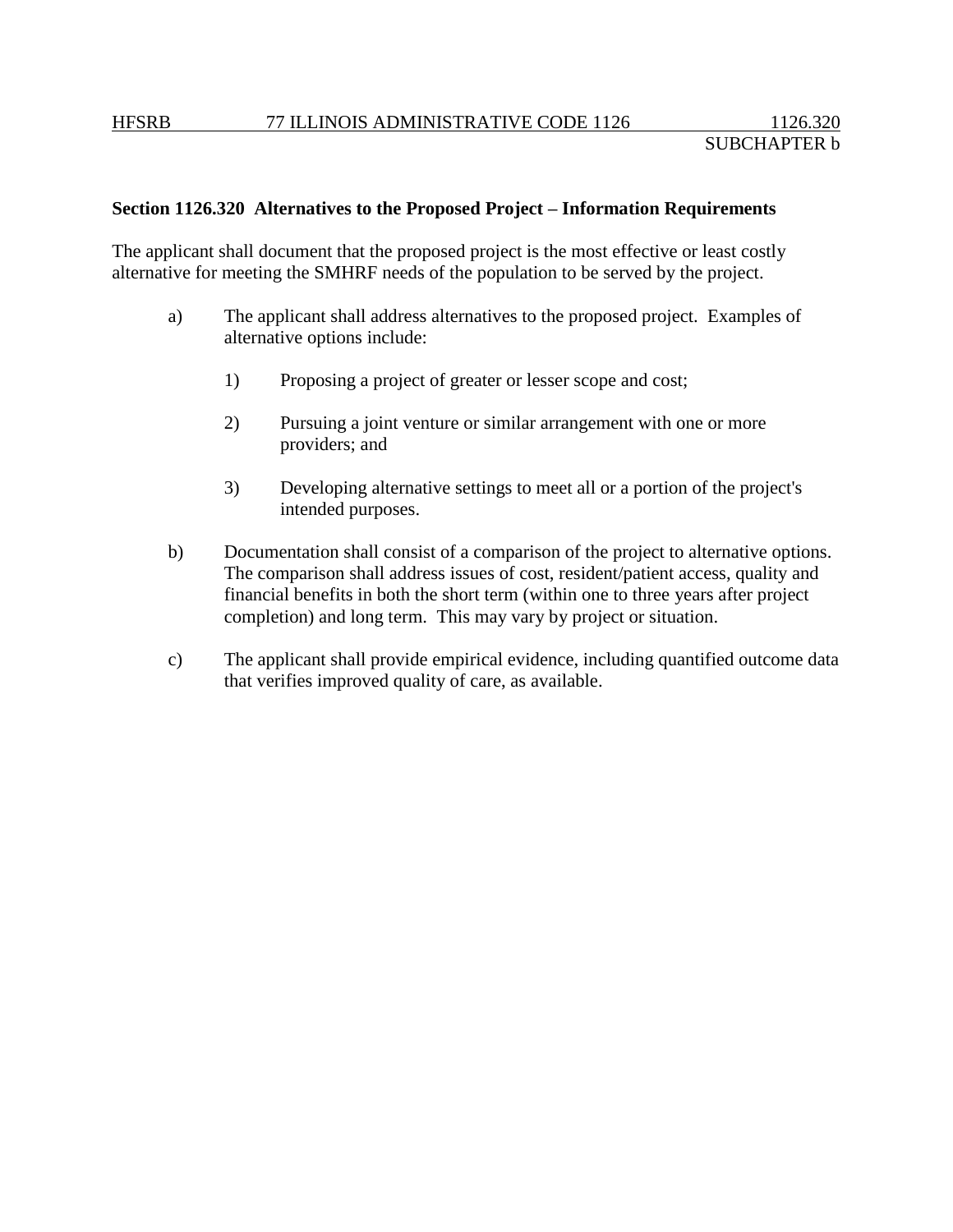# SUBPART D: SPECIALIZED MENTAL HEALTH REHABILITATION FACILITIES − REVIEW CRITERIA

## **Section 1126.410 Introduction**

- a) Facilities to be licensed pursuant to SMHRA Section 1-101.5 are subject to the requirements of Section 12(17) of the Health Facilities Planning Act and HFSRB rules (77 Ill. Adm. Code 1126 and 1130).
- b) A Certificate of Need permit is required for:
	- 1) the relocation of an existing SMHRF to a planning area that does not have SMHRF services (see 20 ILCS 3960/5 and 12(17)); or
	- 2) any establishment, erection, building, alteration, reconstruction, modernizations, improvement, or extension of a SMHRF with a total estimated project cost that exceeds the capital expenditures minimum (for facilities that are licensed by statutory requirement other than the Hospital Licensing Act [210 ILCS 85] or the Nursing Home Care Act [210 ILCS 45]). The current threshold is determined under 77 Ill. Adm. Code 1130.Appendix A and is posted on HFSRB's website (www.hfsrb.illinois.gov). (See 20 ILCS 3960/5.)
- c) *No new facilities licensed under* SMHRA *shall be established* after June 16, 2014 *except in connection with the relocation of an existing facility to a new location*. [20 ILCS 3960/12(17)]
- d) The process for relocating an existing SMHRF to a new, underserved location involves two actions, as follows:
	- 1) Discontinuation of a licensed SMHRF at its current location; and
	- 2) Establishment of a new SMHRF in an underserved planning area (i.e., one that does not currently have a SMHRF).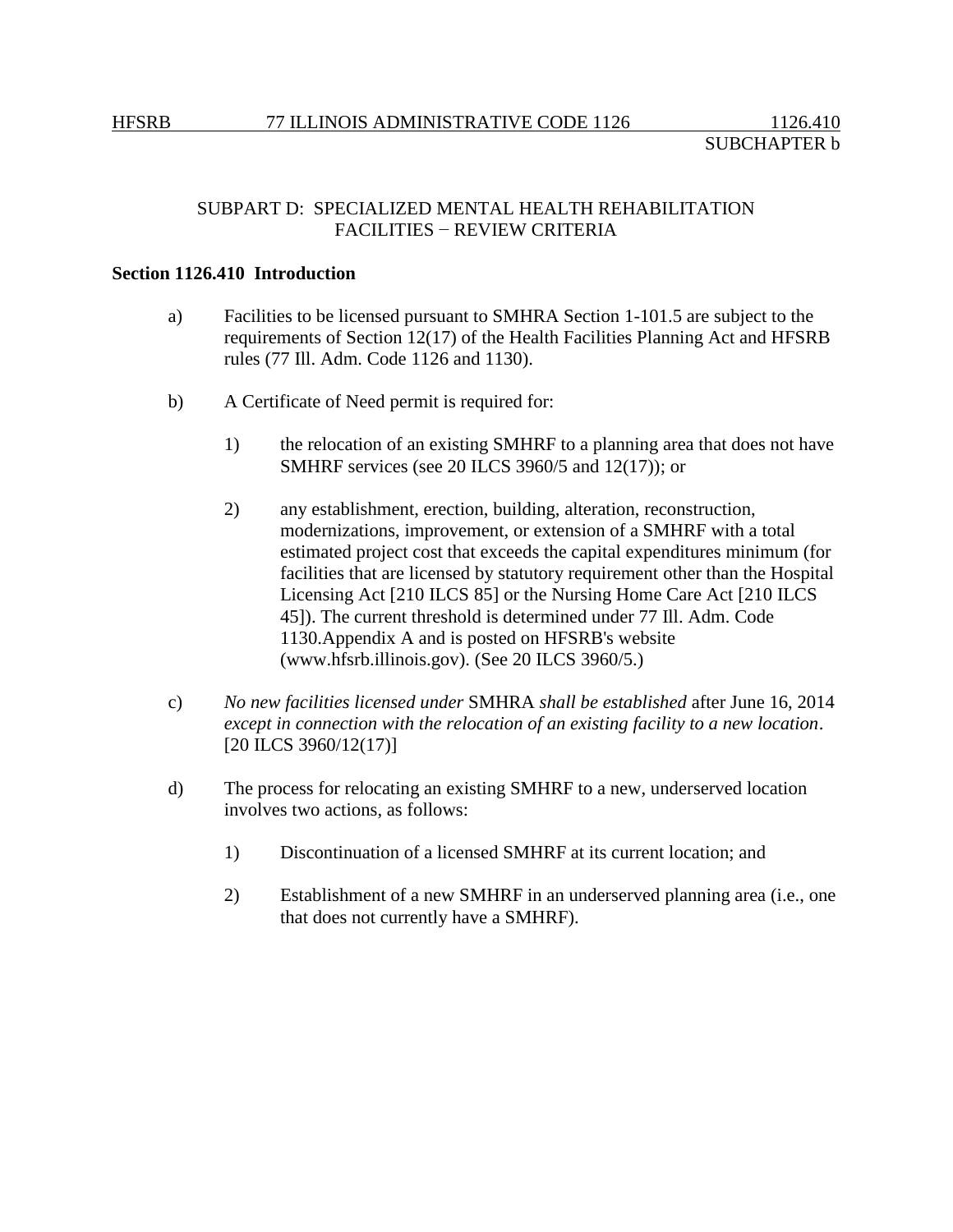### **Section 1126.420 Discontinuation of a SMHRF**

- a) Discontinuation Information Requirements
	- 1) The applicant shall provide at least the following information:
		- A) Identification of the number of SMHRF beds that are to be discontinued;
		- B) Identification of all other clinical services that are to be discontinued;
		- C) The anticipated date of discontinuation for each identified service or for the entire facility;
		- D) The anticipated use of the physical plant and equipment after discontinuation occurs; and
		- E) The anticipated disposition and location of all medical records pertaining to the services being discontinued and the length of time the records will be retained. For applications involving discontinuation of an entire facility, certification by an authorized representative that all questionnaires and data required by HFSRB or IDPH (e.g., annual questionnaires, capital expenditures surveys, etc.) will be provided through the date of discontinuation and that the required information will be submitted no later than 60 days following the date of discontinuation.

#### 2) Reasons for Discontinuation

The applicant shall document that the discontinuation is justified by providing data that verifies that one or more of the following factors (and other factors, as applicable) exist with respect to each service being discontinued:

- A) Insufficient volume or demand for the service;
- B) Lack of sufficient staff to adequately provide the service;
- C) The facility or the service is not economically feasible, and continuation impairs the facility's financial viability;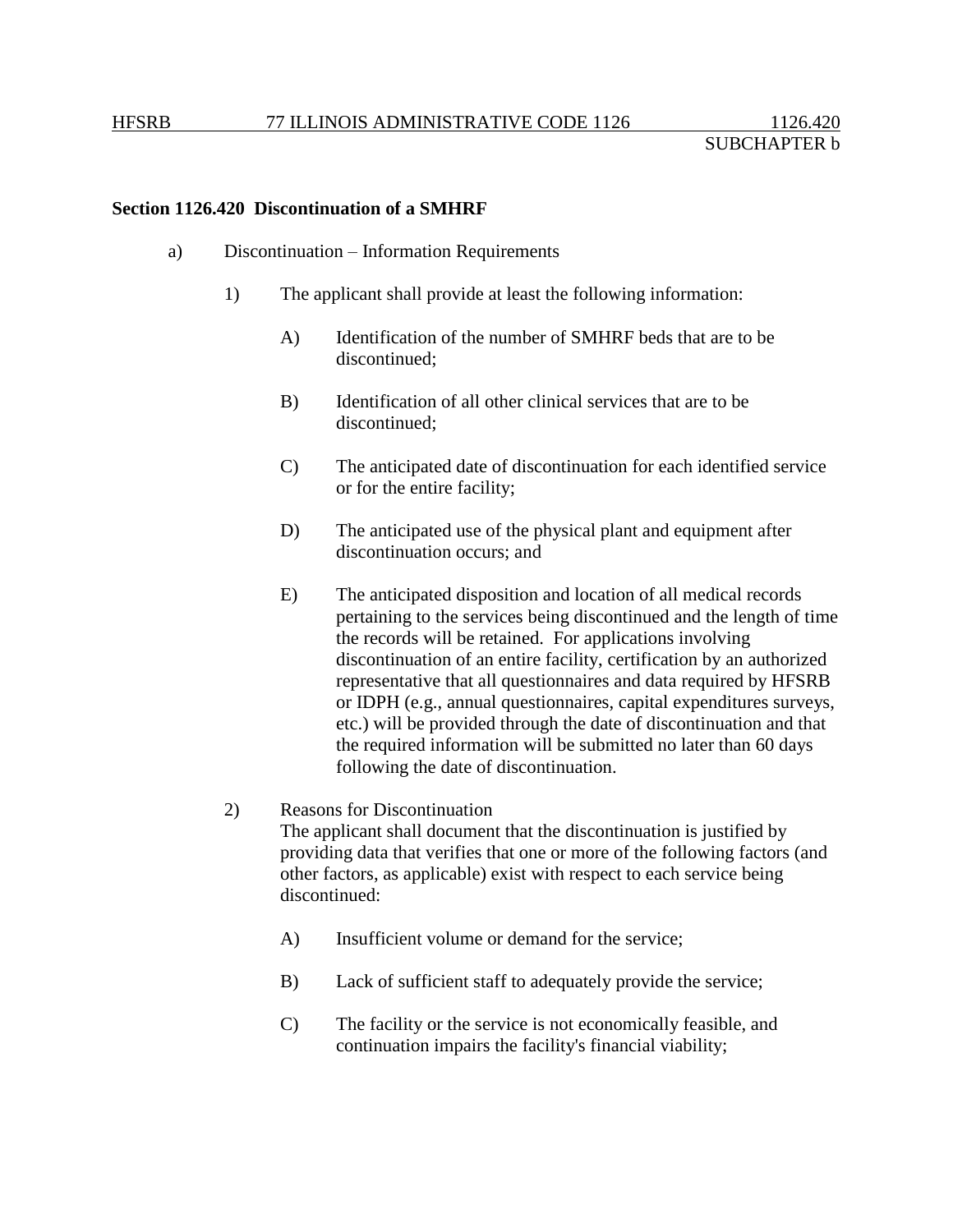- D) The facility or the service is not in compliance with licensing or certification standards.
- 3) Impact on Access

The applicant shall document that the discontinuation of the entire facility will not have an adverse impact upon access to care for residents of the facility's market area. The applicant shall provide copies of impact statements received from other resources or health care facilities located within 45 minutes travel time that indicate the extent to which the applicant's workload will be absorbed without conditions, limitations or discrimination. Factors that indicate an adverse impact upon access to service for the population of the facility's market area include, but are not limited to, the following:

- A) The service will no longer exist within 45 minutes travel time of the applicant facility;
- B) Discontinuation of the service will result in creating or increasing a shortage of beds or services, as calculated in the Inventory of Health Care Facilities, which is described in 77 Ill. Adm. Code 1100.70 and found on HFSRB's website.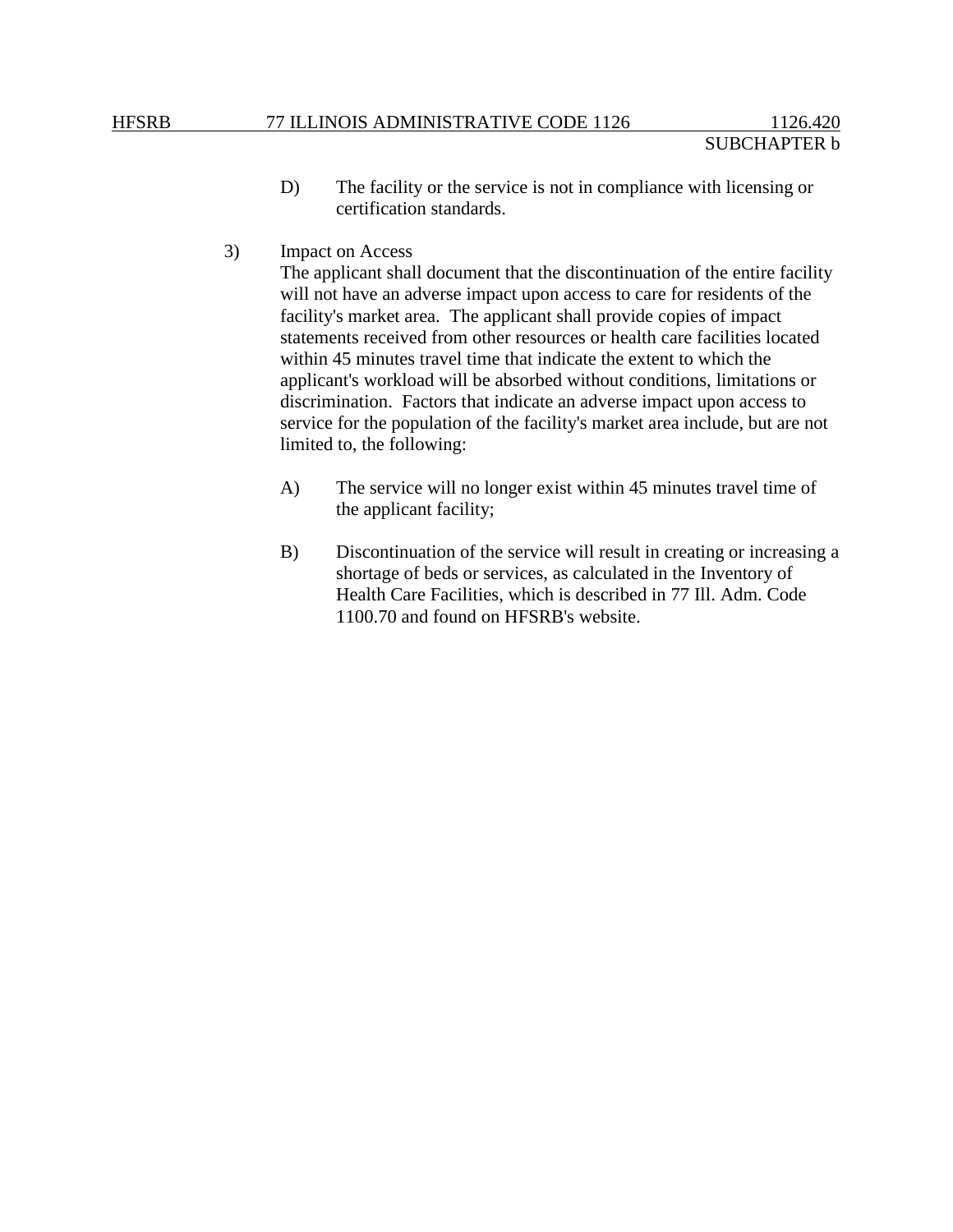#### **Section 1126.430 Establishment of a SMHRF in an Underserved Planning Area**

- a) Background of the Applicant Review Criterion All applicants shall comply with the requirements of this Section.
	- 1) An applicant shall demonstrate that it is fit, willing and able, and *has the qualifications, background and character, to adequately provide a proper standard of* SMHRF services *for the community*. [20 ILCS 3960/6] In evaluating the qualifications, background and character of the applicant, HFSRB will consider whether adverse action has been taken against the applicant, or against any SMHRF owned or operated by the applicant, directly or indirectly, within three years preceding the filing of the application. A SMHRF is considered "owned or operated" by every person or entity that owns, directly or indirectly, an ownership interest. If any person or entity owns any option to acquire stock, the stock shall be considered to be owned by that person or entity.
	- 2) Examples of Facilities Owned or Operated by an Applicant
		- A) The applicant, Partnership ABC, owns 60% of the shares of Corporation XYZ that manages the Good Care SMHRF under a management agreement. The applicant, Partnership ABC, owns or operates Good Care SMHRF.
		- B) The applicant, Healthy SMHRF, a corporation, is a subsidiary of Universal Health, the parent corporation of Healthcenter Services, its wholly-owned subsidiary. The applicant, Healthy SMHRF, owns and operates Healthcenter Services.
		- C) Dr. Wellcare is the applicant. His wife is the director of a corporation that owns a SMHRF. The applicant, Dr. Wellcare, owns or operates the SMHRF.
		- D) Drs. Faith, Hope and Charity own 40%, 35% and 10%, respectively, of the shares of Healthfair, Inc., a corporation, that is the applicant. Dr. Charity owns 45% and Drs. Well and Care each own 25% of the shares of Sunny Day SMHRF. The applicant, Healthfair, Inc., owns and operates Sunny Day SMHRF.
	- 3) The applicant shall submit the following information: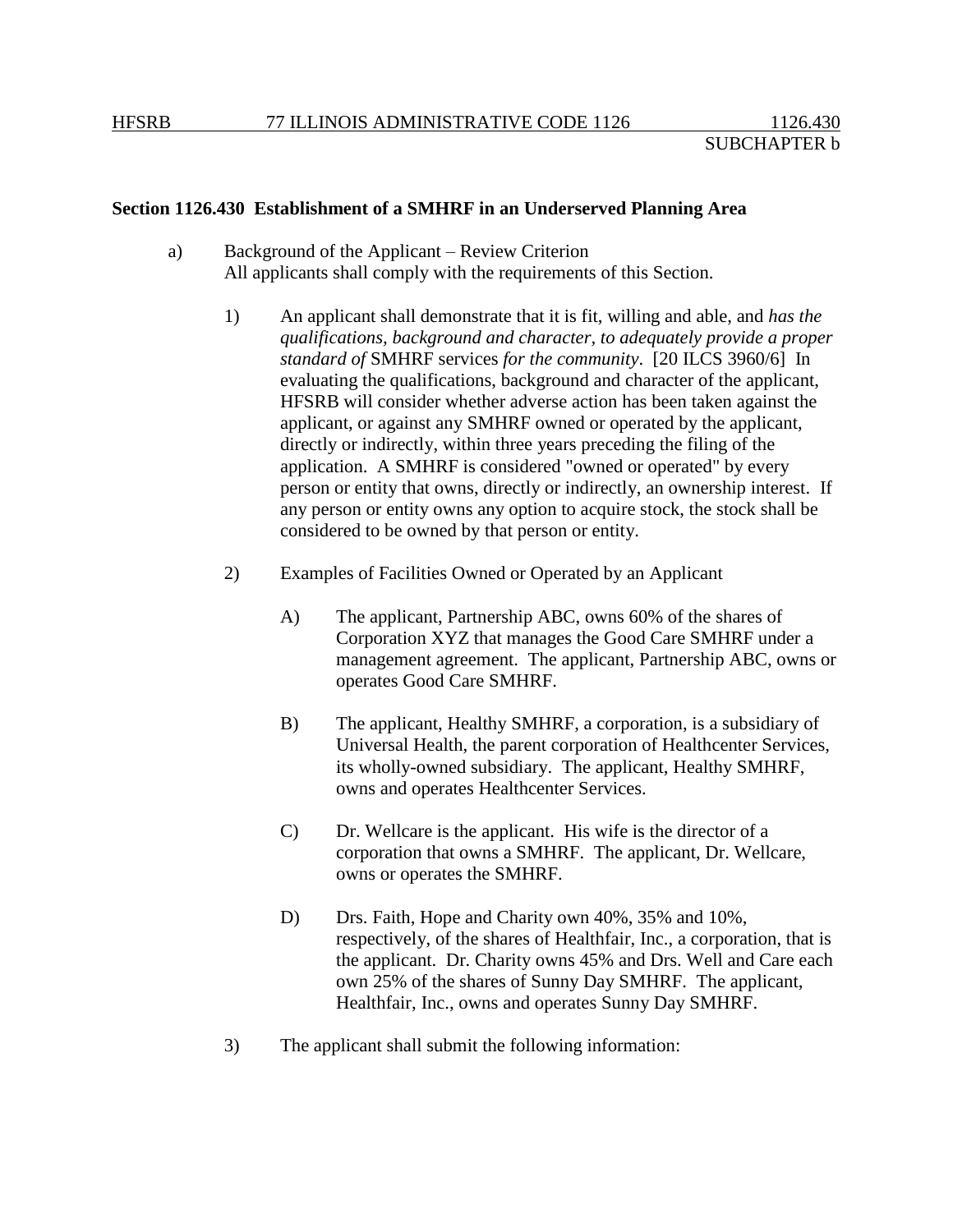- A) A listing of all SMHRFs currently owned or operated by the applicant, including licensing, certification and accreditation identification numbers, as applicable;
- B) A certified listing from the applicant of any adverse action taken against any facility owned or operated by the applicant during the three years prior to the filing of the application; and
- C) Authorization permitting HFSRB and IDPH access to any documents necessary to verify the information submitted, including, but not limited to, official records of IDPH or other State agencies, the licensing or certification records of other states, when applicable, and the records of nationally recognized accreditation organizations. Failure to provide the authorization shall constitute an abandonment or withdrawal of the application without any further action by HFSRB.
- 4) If, during a given calendar year, an applicant submits more than one application for permit, the documentation provided with the prior applications may be utilized to fulfill the information requirements of this Section. In these instances, the applicant shall attest that the information has been previously provided, cite the project number of the prior application, and certify that no changes have occurred regarding the information that has been previously provided. The applicant is able to submit amendments to previously submitted information, as needed to update and/or clarify data.

### b) Service Demand

The applicant shall document that the number of beds to be relocated is necessary to serve the planning area population, based on the following:

- 1) Bed Need Determination
	- A) *At no time shall the total number of licensed beds under* SMHRA *exceed the total number of licensed beds existing on July 22, 2013.*  [210 ILCS 49/1-101.5]
	- B) *No new facilities licensed under* SMHRA *shall be established* after June 16, 2014 *except in connection with the relocation of an existing facility to a new location*. [20 ILCS 3960/12(17)]
- 2) Service to Planning Area Residents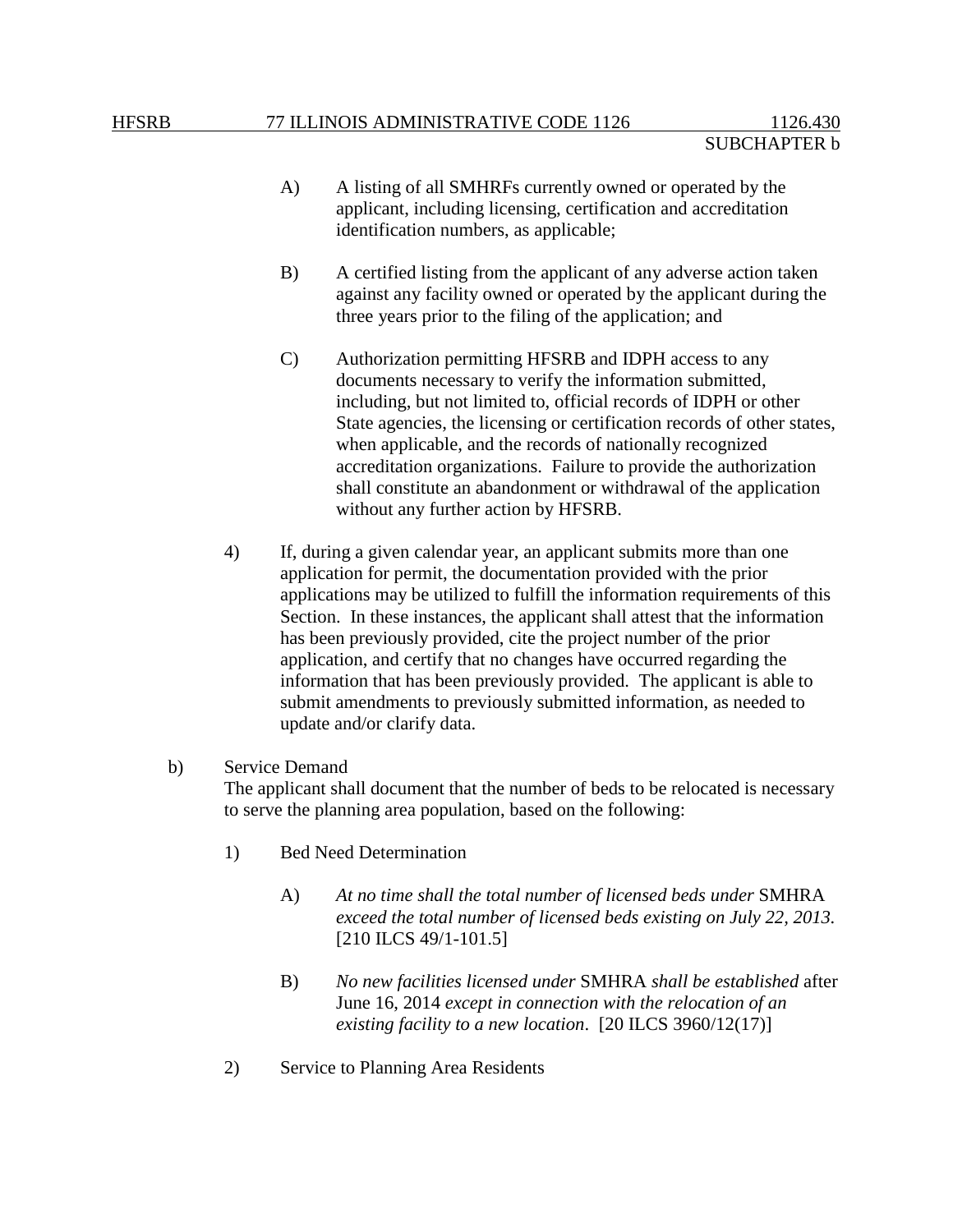- A) The applicant shall document that the primary purpose of the project will be to provide necessary SMHRF services to the residents of the planning area in which the proposed project will be physically located. The applicant shall document that at least 50% of the projected resident volume will be from residents of the area.
- B) The number of beds being established is necessary to improve access for planning area residents. The applicant shall document that no SMHRFs currently exist in the proposed planning area.

# 3) Projected Referrals The applicant shall submit the number of projected annual referrals, as follows:

- A) An applicant proposing to establish a new SMHRF in an underserved area shall submit letters from referral sources (hospitals, physicians, social services and others) that attest to an estimated number of prospective residents whom the referral sources will refer annually to the applicant's facility within a 24 month period after project completion;
- B) The anticipated number of referrals cannot exceed the referral sources' documented historical SMHRF caseload. Referral sources shall verify their projections and the methodology used;
- C) Each referral letter shall contain the referral source's chief executive officer's notarized signature, the typed or printed name of the referral source, and the referral source's address; and
- D) Verification by the referral sources that the prospective resident referrals have not been used to support another pending or approved Certificate of Need (CON) application for the subject services.
- c) Community Relationships
	- 1) *An application for a new location shall not be approved unless there are adequate community services accessible to the consumers within a reasonable distance, or by use of public transportation, so as to facilitate the goal of achieving maximum individual self-care and independence.* [20 ILCS 3960/12(17)] The applicant shall document the community services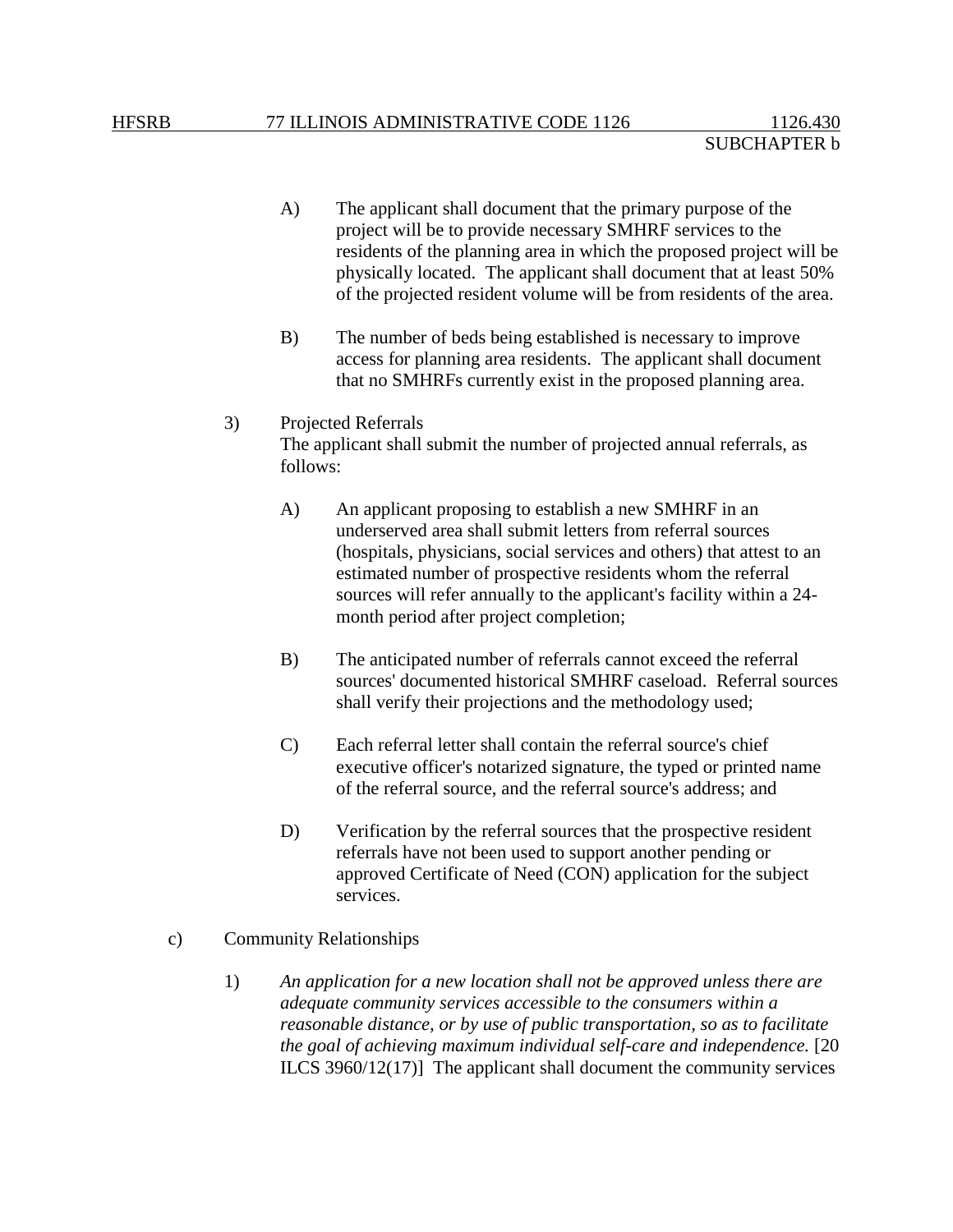that are accessible to the SMHRF residents, including travel distances from the SMHRF and the forms of available public transportation.

- 2) Re-establishment of a Facility
	- A) *An application for the re-establishment of a* SMHRF *in connection with the relocation of the* SMHRF *shall not be granted unless the applicant has a contractual relationship with at least one hospital to provide emergency and inpatient mental health services required by* SMHRF *consumers and at least one community mental health agency.* Under the contract, *the hospital and agency shall provide:*
		- i) *oversight and assistance to* SMHRF *consumers while living in the* SMHRF; *and*
		- ii) *appropriate services, including case management, to assist them to prepare for discharge and reside stably in the community* after discharge*.* [20 ILCS 3960/12(17)]
	- B) The applicant shall submit signed and dated contractual agreements that address all of the requirements stated in subsection  $(c)(2)(A).$
- 3) The applicant shall document cooperation with, and the receipt of the endorsement of, community groups in the town or municipality where the SMHRF is proposed to be located, such as, but not limited to, social, economic or governmental organizations or other concerned parties or groups. Documentation shall consist of copies of all letters of support from those organizations.
- d) Unnecessary Duplication/Maldistribution

The applicant shall document that no SMHRFs currently exist in the proposed planning area, to verify that the proposed project:

- 1) will not result in an unnecessary duplication of SMHRF services; and
- 2) will not result in maldistribution of SMHRF services. (Maldistribution of services exists when an identified area within the planning area has an excess supply of SMHRFs, beds and services, as compared to other identified areas within the planning area.)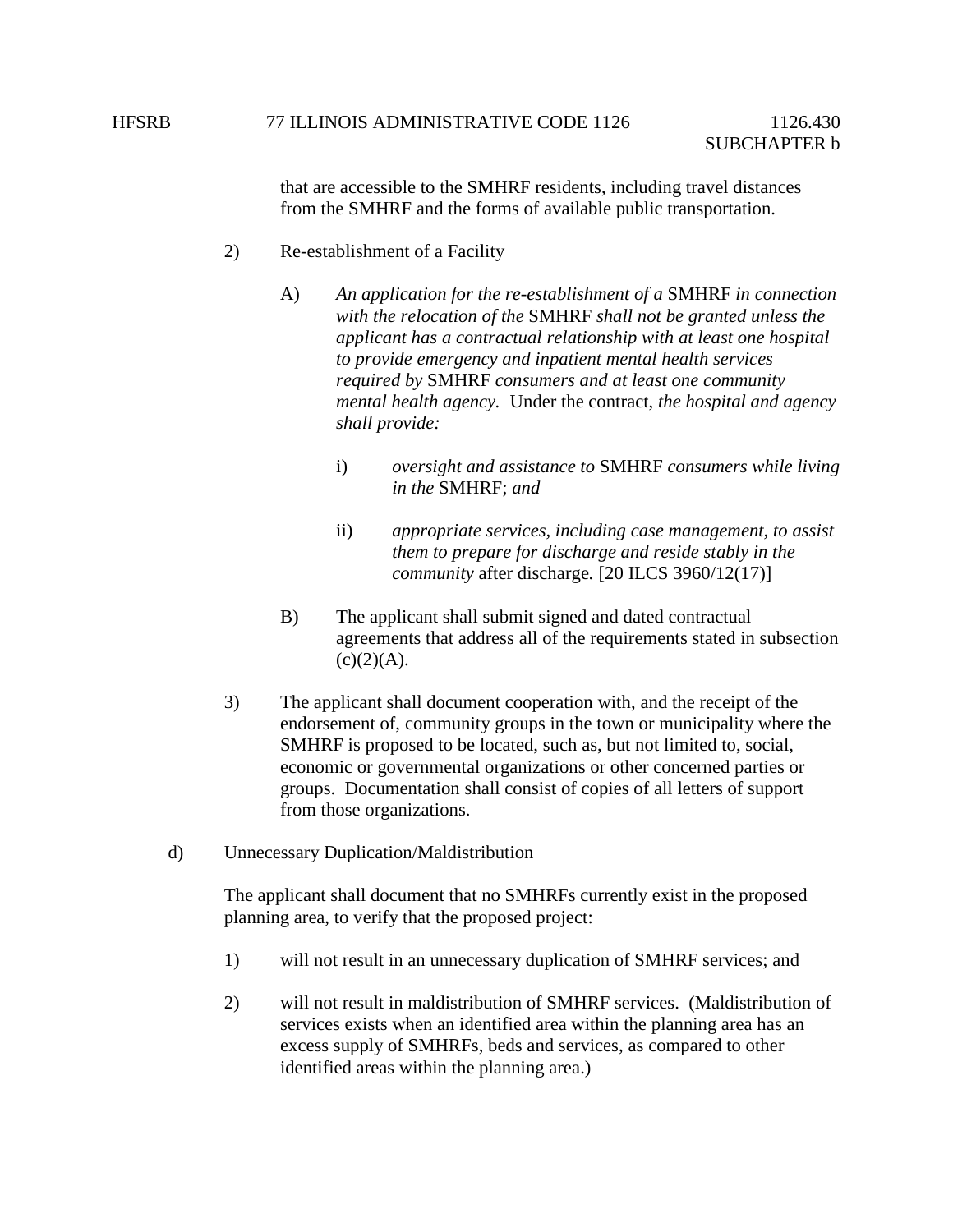#### e) Staffing Availability

The applicant shall document that relevant clinical and professional staffing needs for the proposed project were considered and that staffing requirements of licensure, certification and applicable accrediting agencies can be met. In addition, the applicant shall document that necessary staffing is available by providing letters of interest from prospective staff members, completed applications for employment, or a narrative explanation of how the proposed staffing will be achieved.

### f) Project Size

The applicant shall document that the amount of physical space proposed for the project is necessary and not excessive. The proposed gross square footage (GSF) cannot exceed the GSF standards of Appendix A, unless the additional GSF can be justified by documenting one of the following:

- 1) Additional space is needed due to the scope of services provided, justified by clinical or operational needs, as supported by published data or studies;
- 2) The existing facility's physical configuration has constraints or impediments and requires an architectural design that results in a size exceeding the standards of Appendix A;
- 3) The project involves the conversion of existing bed space that results in excess square footage.

#### g) Zoning

The applicant shall document one of the following:

- 1) The property to be utilized has been zoned for the type of facility to be developed;
- 2) Zoning approval has been received; or
- 3) A variance in zoning for the project is to be sought.
- h) Assurances

The applicant representative who signs the CON application shall submit a signed and dated statement attesting to the applicant's understanding that, by the second year of operation after the project completion, the applicant will achieve and maintain the occupancy standards specified in Section 1127.210(c).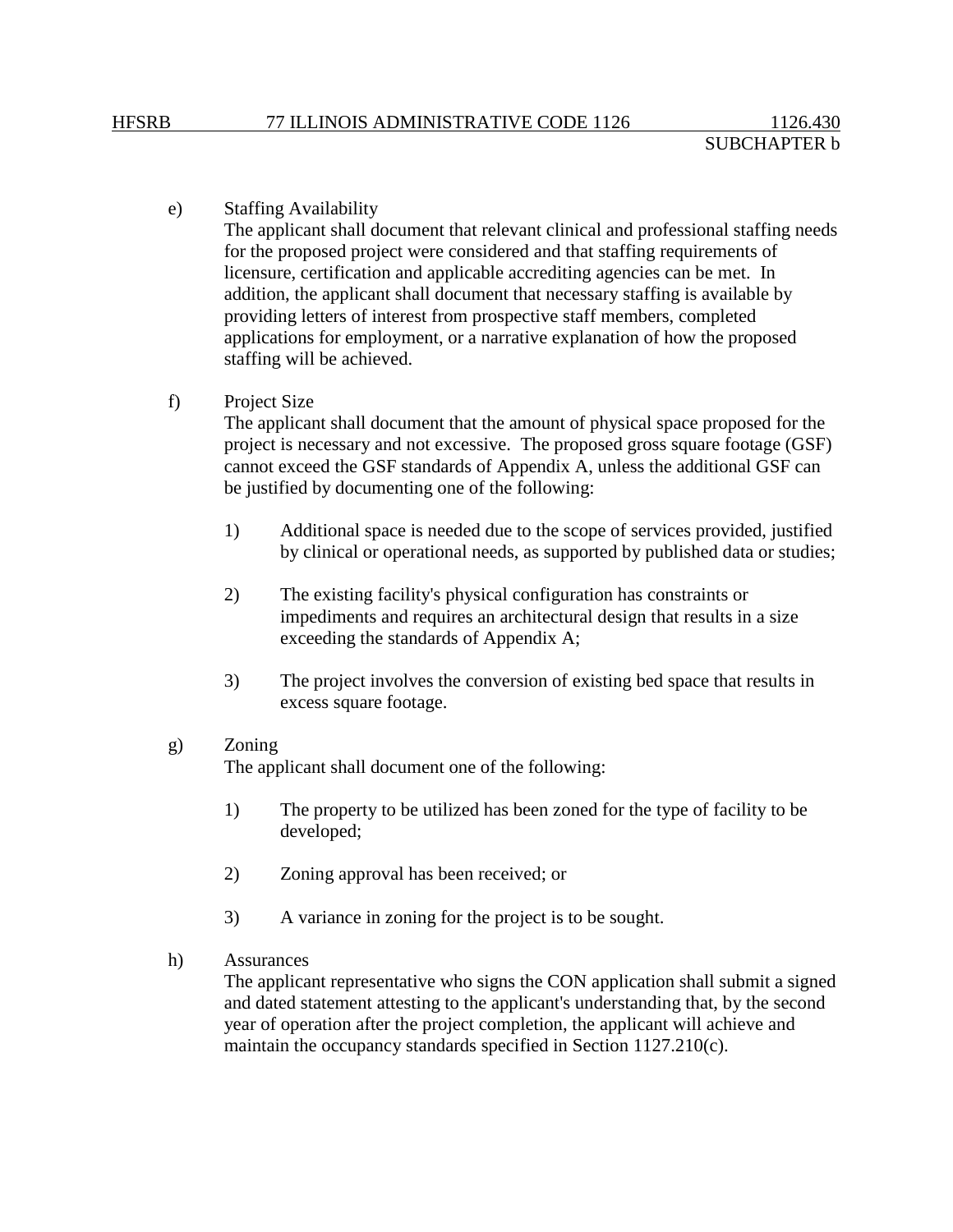## **Section 1126.440 Modernization**

- a) If the project involves modernization of SMHRF service, the applicant shall document that the bed areas to be modernized are deteriorated or functionally obsolete and need to be replaced or modernized, due to factors such as, but not limited to:
	- 1) High cost of maintenance;
	- 2) Noncompliance with licensing or life safety codes;
	- 3) Changes in standards of care (e.g., private versus multiple bed rooms); or
	- 4) Additional space for diagnostic or therapeutic purposes.
- b) Documentation shall include the most recent:
	- 1) IDPH and CMMS inspection reports; and
	- 2) Accrediting agency reports.
- c) Other documentation shall include the following, as applicable to the factors cited in the application:
	- 1) Copies of maintenance reports;
	- 2) Copies of citations for life safety code violations; and
	- 3) Other pertinent reports and data.
- d) Projects involving the replacement or modernization of a SMHRF shall meet or exceed the occupancy standards for the categories of service, as specified in Section 1127.210(c).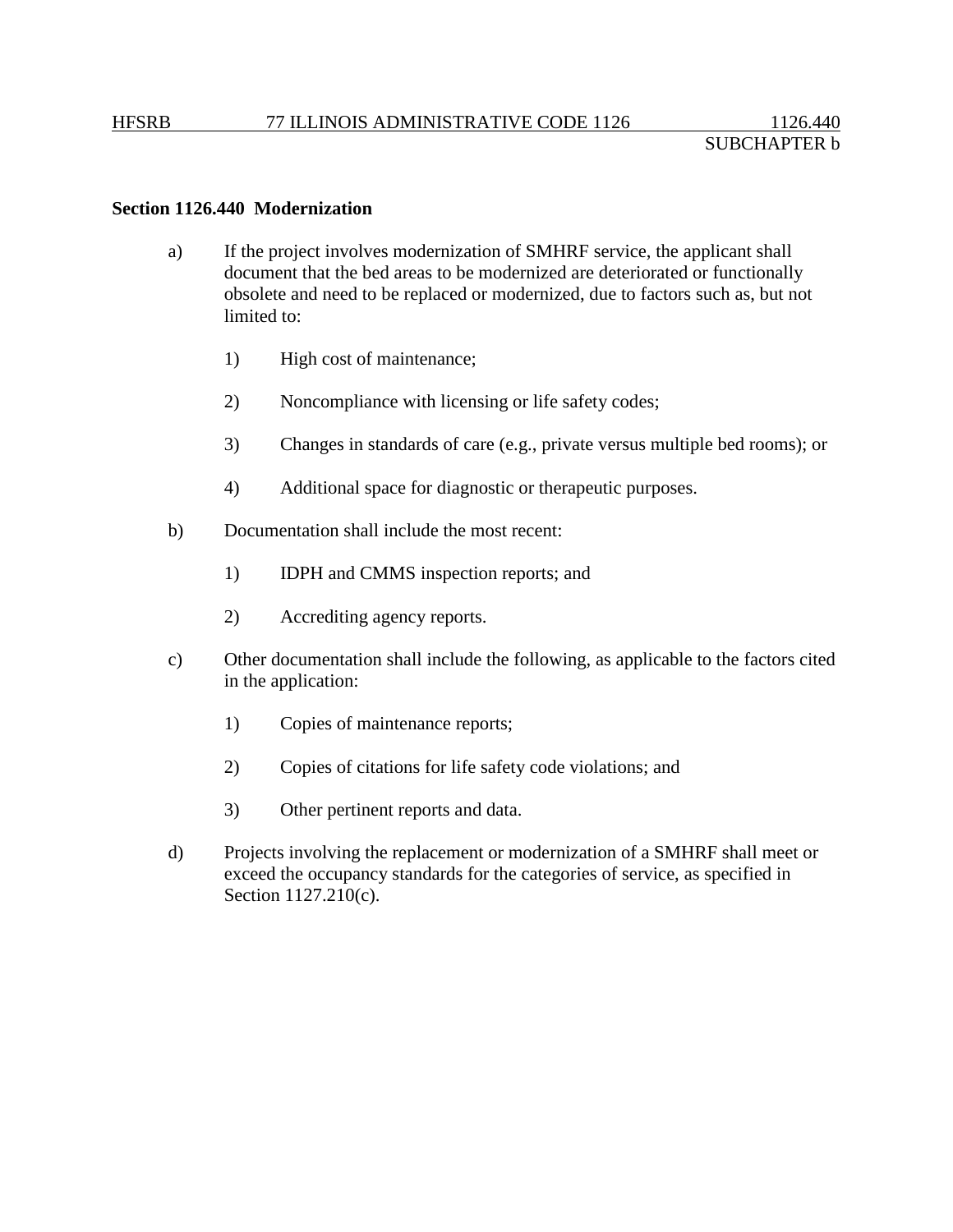# SUBPART E: FINANCIAL AND ECONOMIC FEASIBILITY – REVIEW CRITERIA

#### **Section 1126.510 Estimated Total Project Cost**

- a) All applicants shall address the requirements listed in this Section, as applicable, in their permit application. The applicant shall provide project cost information for each of the following components as is applicable. When a project or any component of a project is to be accomplished by lease, donation, gift or any other means, the fair market value or dollar value that would have been required for purchase, construction or acquisition shall be included in the estimated total project cost.
	- 1) Preplanning Costs includes costs incurred prior to the submission of an application, such as development and feasibility studies, market studies, legal fees, bid solicitation, etc.;
	- 2) Site Survey and Soil Investigation Fees includes costs for surrounding surveying of a proposed project site and resulting soil investigation fees;
	- 3) Site Preparation includes costs of rental equipment for earthwork, concrete, lifting and hoisting, site drainage, utilities, demolition of existing structures, clearing, grading and earthwork;
	- 4) Off-site Work includes costs of drainage, pipes, utilities, sewage, roads and walks;
	- 5) Construction and Modernization Contracts includes expenses covered under the construction contract, including major medical and other fixed equipment, contractor's overhead and profit;
	- 6) Contingencies means an allowance for unforeseeable events relating to construction or modernization;
	- 7) Architectural & Engineering Fees includes fees associated with the development and implementation of drawings and design materials for a proposed project;
	- 8) Consulting and Other Fees includes charges for the services of various types of consulting and professional expertise, including environmental impact, acoustical studies, computer software fees, etc.;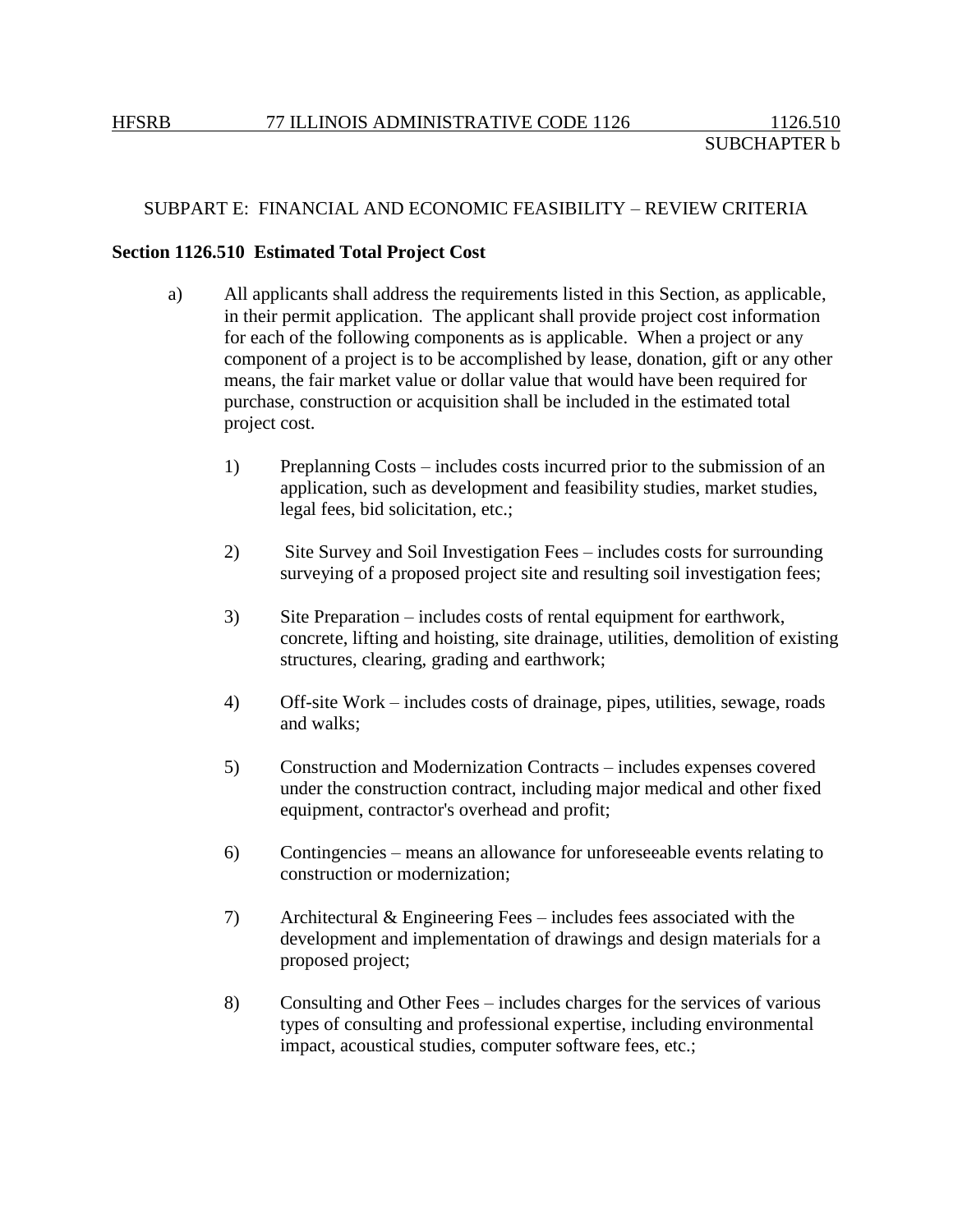- 9) Movable Capital Equipment not in Construction Contracts includes the cost of all movable capital equipment, including any movable major medical equipment and the cost of installation of the equipment, excluding any trade-in allowances on existing equipment;
- 10) Bond Issuance Expense includes all costs associated with the issuance of bonds to finance a project, including issuer's fees, bond counsel's fees, official statements (feasibility study), official statement printing, printing of bonds, survey of the collateral site, title insurance to property, auditor's fees, trustee fees, underwriters' discount and government fees (if applicable);
- 11) Net Interest Expense During Construction means the difference between interest earned on funds for construction and interest expense on the amount of borrowed funds;
- 12) Other Costs to be Capitalized includes miscellaneous fees and working capital expenses related to the project; and
- 13) Acquisition of Buildings or Other Property includes the cost incurred for (or the fair market value of) the acquisition of buildings or property for the project. Any acquisition that has occurred within two years prior to the date the application for permit is submitted shall be included as part of project costs.
- b) Related Cost Data
	- 1) Land Acquisition Cost − The applicant shall provide the purchase price or fair market value, whichever is applicable, for the acquisition of land that is required in order to undertake the project. Acquisition of land is not a capital expenditure and is not included as part of project costs.
	- 2) Operating Start-Up Cost − The applicant shall provide a schedule of estimated non-capitalized operating start-up costs and an estimate of any initial operating deficit. Any capitalized costs that are related to the startup costs of a facility shall be included in the total estimated project cost.
	- 3) Construction and Modernization Costs and Schedule − The applicant shall provide a construction or project completion schedule that details the anticipated dates and percent of project construction or modernization completion at the  $25^{th}$ ,  $50^{th}$ ,  $75^{th}$ ,  $95^{th}$  and  $100^{th}$  percentile of project funds expended.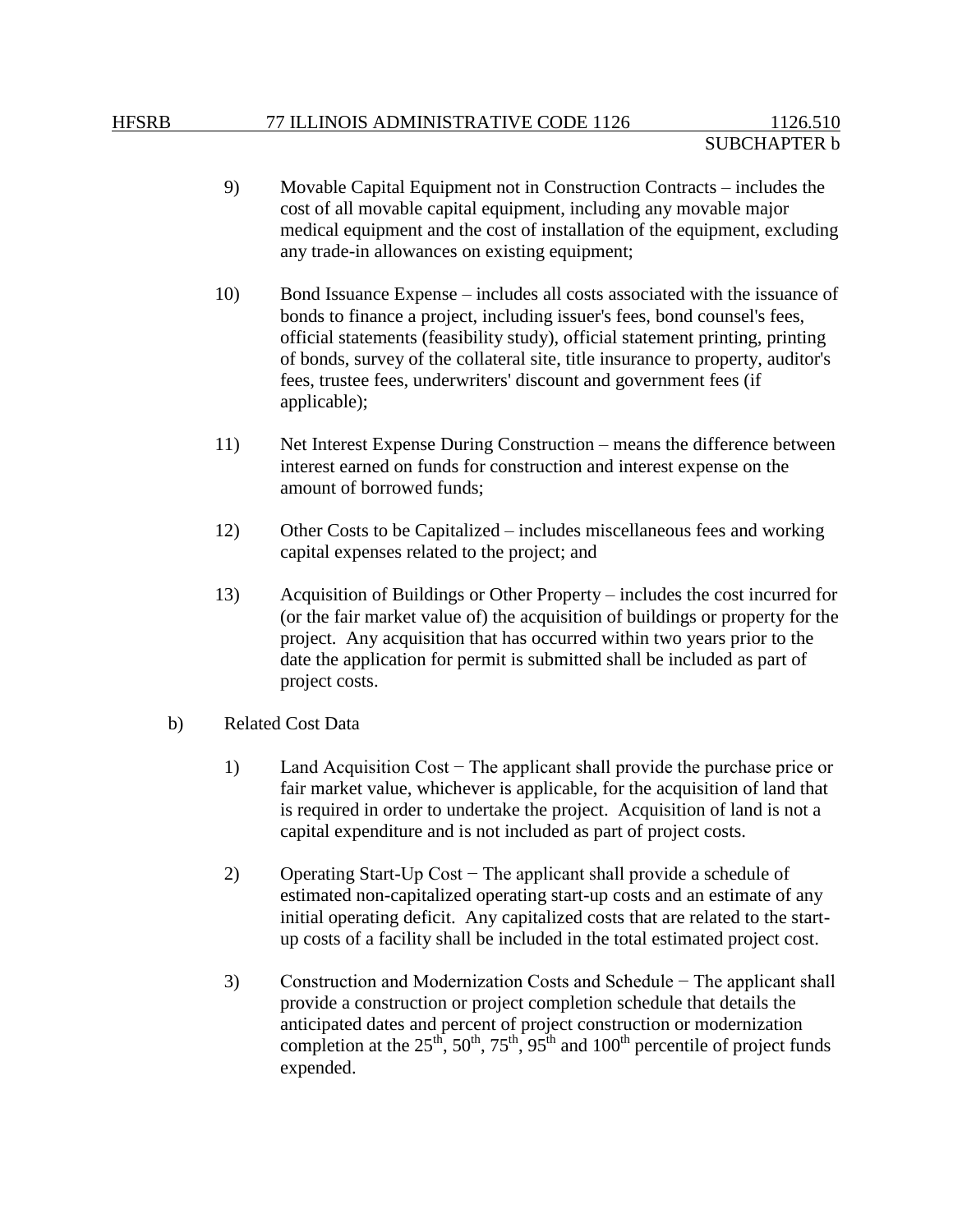- 4) Debt Service Relief Fund − Applicants shall provide the amount that will be placed in a debt service reserve fund and shall also provide the terms and conditions of uses of the fund.
- c) Information Requirements for Financial Feasibility
	- 1) The applicant shall provide (for the SMHRF or for the person who controls the SMHRF) documentation of a U.S. Department of Housing and Urban Development (HUD) insured mortgage commitment, historical financial statements, or evidence of financial resources to fund the project.
	- 2) Historical Financial Statements − The applicant shall provide (for the SMHRF or for the person who controls the SMHRF) the most recent three years' financial statements (if available) that include the following:
		- A) Balance sheet;
		- B) Income statement;
		- C) Changes in fund balance; and
		- D) Change in financial position.
	- 3) Projected Capital Costs − The applicant shall provide the annual projected capital costs (depreciation, amortization and interest expense) for:
		- A) The first full fiscal year after project completion; or
		- B) The first full fiscal year when the project achieves or exceeds the average occupancy rate in the market area (or target occupancy), whichever is later.
	- 4) Projected Operating Costs The applicant shall provide projected operating costs (excluding depreciation, stated in current dollars based on the full-time equivalents, and other resource requirements) for the first full fiscal year after project completion or the first full fiscal year when the project achieves or exceeds the average occupancy rate in the market area (or target occupancy), whichever is later, including:
		- A) Annual operating costs; and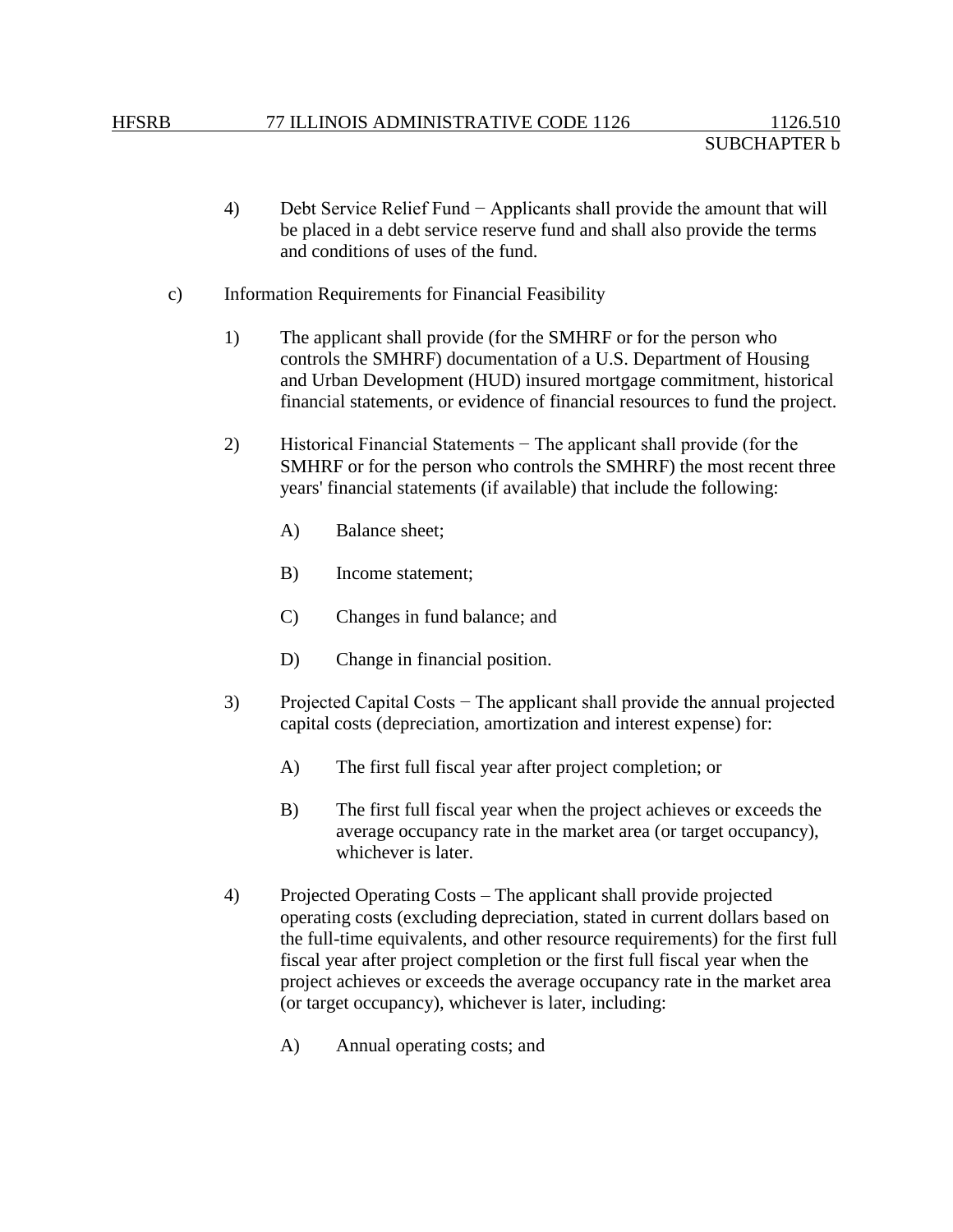#### HFSRB 77 ILLINOIS ADMINISTRATIVE CODE 1126 1126.510

- B) Annual operating costs change (increase or decrease) attributable to the project.
- 5) Availability of Funds − The applicant shall document that financial resources will be available and be equal to or exceed the estimated total project cost and any related cost. An applicant that has no documented HUD insured mortgage commitment shall document that the project and related costs will be:
	- A) Funded in total with cash and equivalents, including investment securities, unrestricted funds, and funded depreciation as currently defined by the Medicare statute (42 USC 1395 et seq.); or
	- B) Funded in total or in part by borrowing because:
		- i) A portion or all of the cash and equivalents shall be retained in the balance sheet asset accounts in order that the current ratio does not fall below 2.0; or
		- ii) Borrowing is less costly than liquidating existing investments.
- 6) Operating Start-up Costs − The applicant shall document that financial resources will be available and be equal to or exceed any start-up expenses and any initial operating deficit.
- 7) Financial Viability − The applicant shall demonstrate the financial feasibility of the project based upon the projection of reasonable Medicare, Medicaid and private pay charges, expenses of operation, and staffing patterns relative to other facilities in the market area in which the proposed project will be located.
- 8) Previous Certificate of Need Projects − The applicant shall describe its previous record of implementing CON-approved LTC projects.
- 9) Financial and Economic Review Standard Ratios for New Facilities − The proposed project shall comply with the ratio standards cited in Appendix B. Applicants not in compliance with any of the viability ratios shall document the reasons for noncompliance.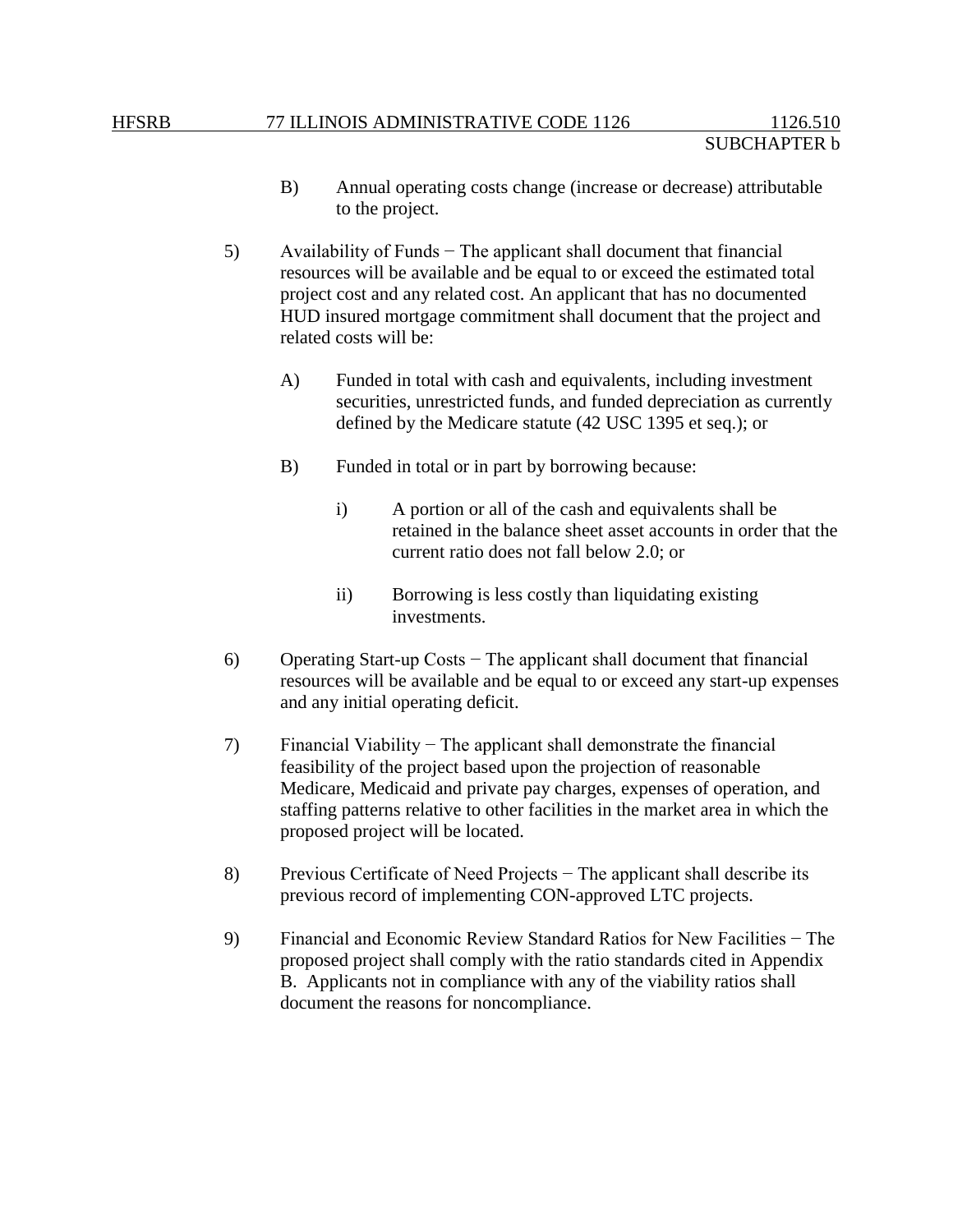# **Section 1126.APPENDIX A Project Size Standards − Square Footage**

The following standards apply to new construction, the development of freestanding facilities, modernization, and the development of facilities in existing structures, including the use of leased space. For new construction, the standards are based on the inclusion of all building components and are expressed in building gross square feet (BGSF). For modernization projects, the standards are based upon interior build-out only, and are expressed in departmental gross square feet (DGSF). Spaces to be included in the applicant's determination of square footage shall include all functional areas minimally required for the applicable service areas, by the appropriate rules, required for IDPH licensure and/or federal certification and any additional spaces required by the applicant's operational program.

| <b>Service Areas</b>             | <b>Square Feet/Unit</b> |
|----------------------------------|-------------------------|
| <b>Specialized Mental Health</b> | 435-713 BGSF/Bed        |
| <b>Rehabilitation Facility</b>   | 350-570 DGSF/Bed        |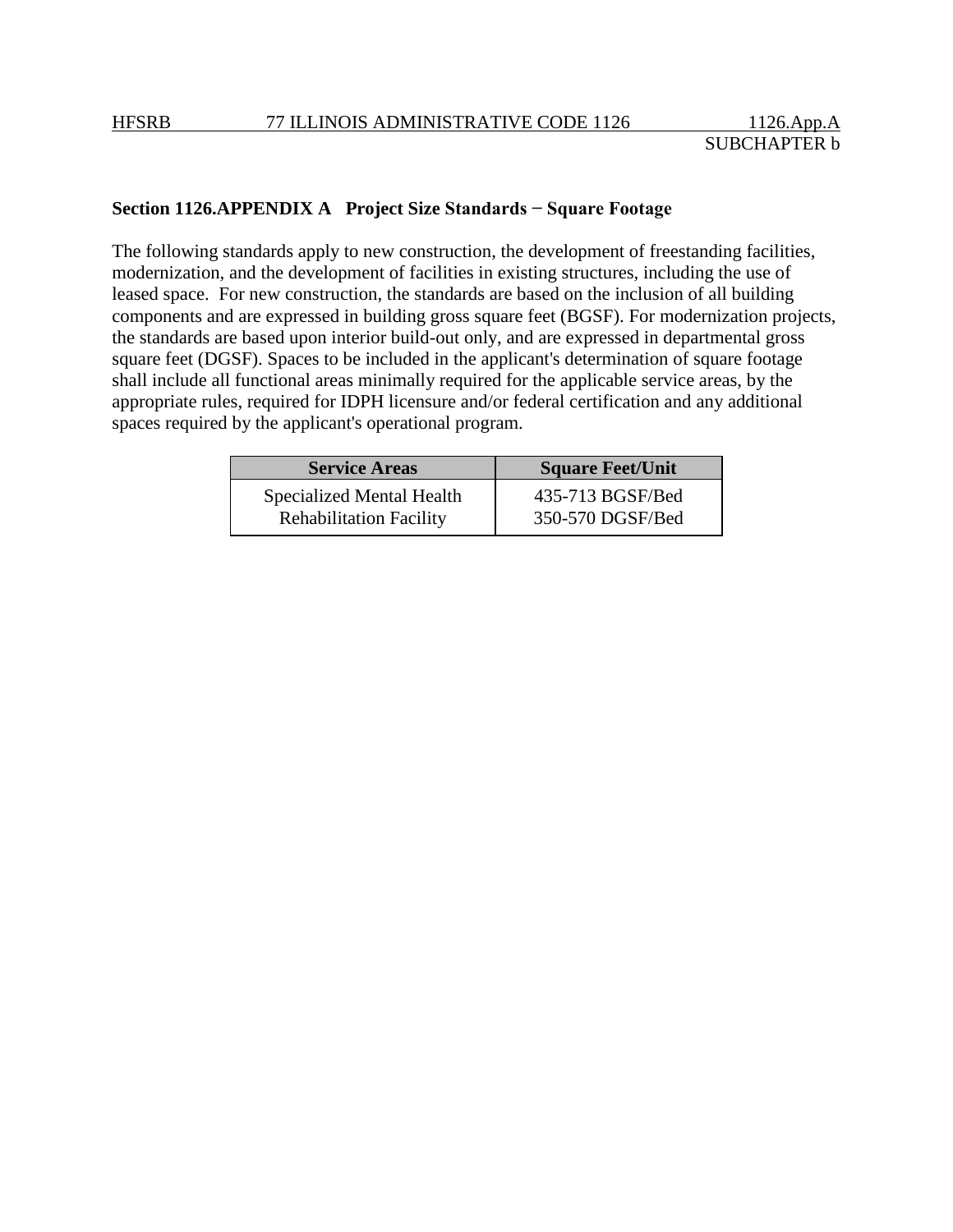# **Section 1126.APPENDIX B Financial and Economic Review Standards**

- a) Reasonableness of Project and Related Costs Standards
	- 1) Preplanning Costs shall not exceed 1.8% of construction and modernization contracts, plus contingencies, plus equipment costs.
	- 2) Site Survey and Preparation Costs shall not exceed 5% of construction and contingency costs.
	- 3) New Construction and Modernization Costs per Gross Square Foot (GSF) SMHRF cost standards are derived from the RSMeans Building Construction Cost Data (Means) publication (RSMeans, 63 Smiths Lane, PO Box 800, Kingston MA 02364-9988, 800/334-3509; 2015, no later amendments or editions included) and will be adjusted (for inflation and location) for each project to the current year (www.rsmeans.com).

HFSRB NOTE: HFSRB staff will review the cost per square foot data submitted in the application to determine compliance with the latest available cost standards of the RSMeans publication.

HFSRB NOTE: Modernization includes the build out of leased space and shall include the cost of all capital improvements contained in the terms of the lease. These standards are based on 2008 data.

| <b>Type of Facility</b> | <b>New Construction</b>        | <b>Modernization</b>                    |
|-------------------------|--------------------------------|-----------------------------------------|
| <b>SMHRF</b>            | Adjusted Means 3rd<br>Quartile | 70% of Adjusted Means<br>$3rd$ Quartile |

4) Contingencies

Contingency costs for projects (or for components of projects) are based on a percentage of new construction or modernization costs and are based on the status of a project's architectural contract documents.

| <b>Status of Project</b>  | <b>New Construction</b> | <b>Modernization</b> |
|---------------------------|-------------------------|----------------------|
| <b>Contract Documents</b> | Components              | Components           |
| Schematics                | 10%                     | 10-15%               |
| Preliminary               | 7%                      | 7-10%                |
| Final                     | $3 - 5\%$               | $5 - 7\%$            |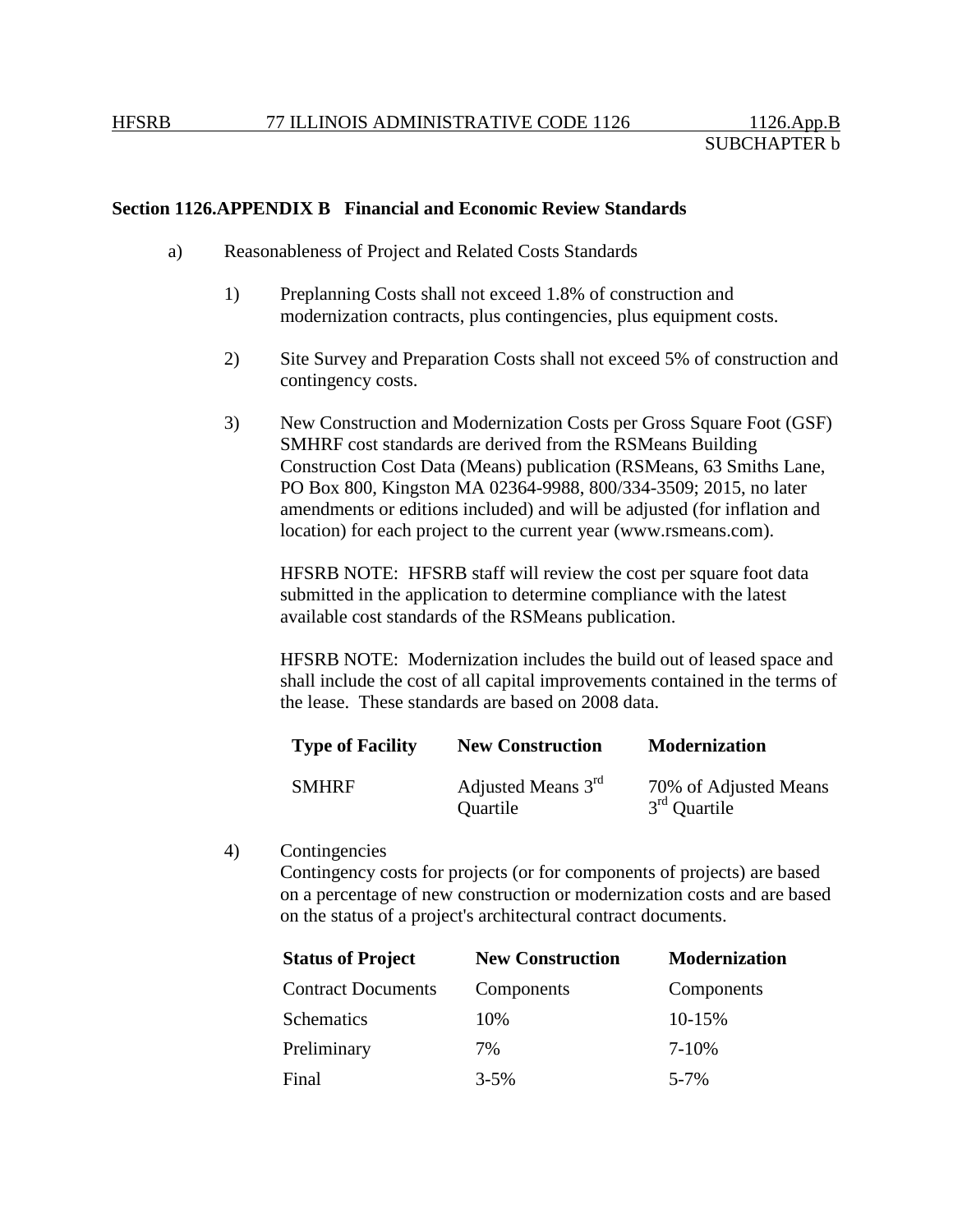5) New Construction or Modernization Fees and Architectural & Engineering (A&E) Fees

Current fees for services for projects or components of projects involving new construction or modernization (total amount of construction and contingencies, A&E fees for SMHRFs and total fees for site work) can be found in the Centralized Fee Negotiation Professional Services and Fees Handbook (available at www.cdb.state.il.us or by contacting the Capital Development Board, 401 South Spring Street, Springfield, Illinois 62706). HFSRB shall, for all calculations, consider the latest version of the handbook as released on the Capital Development Board website.

A) Projects or Components of Projects Involving New Construction

| <b>Total Amount of</b><br><b>Construction and</b> |              |  |
|---------------------------------------------------|--------------|--|
| <b>Contingencies</b>                              | <b>SMHRF</b> |  |
| under \$100,000                                   | 10.59-15.89% |  |
| \$<br>200,000                                     | 9.99-14.99%  |  |
| \$<br>300,000                                     | 9.48-14.22%  |  |
| \$<br>400,000                                     | 9.03-13.55%  |  |
| \$<br>500,000                                     | 8.65-12.99%  |  |
| \$<br>700,000                                     | 8.21-12.33%  |  |
| \$<br>900,000                                     | 7.89-11.85%  |  |
| \$<br>1,000,000                                   | 7.79-11.69%  |  |
| \$<br>1,250,000                                   | 7.62-11.44%  |  |
| \$<br>1,500,000                                   | 7.49-11.25%  |  |
| \$<br>1,750,000                                   | 7.36-11.06%  |  |
| \$<br>2,500,000                                   | 7.06-10.60%  |  |
| \$<br>3,000,000                                   | 6.89-10.35%  |  |
| \$<br>5,000,000                                   | 6.42-9.64%   |  |
| \$<br>7,000,000                                   | 6.11-9.17%   |  |
| \$<br>9,000,000                                   | 5.94-8.92%   |  |
| \$<br>10,000,000                                  | 5.90-8.86%   |  |
| \$<br>15,000,000                                  | 5.76-8.66%   |  |
| \$<br>20,000,000                                  | 5.64-8.48%   |  |
| \$<br>25,000,000                                  | 5.52-8.28%   |  |
| \$<br>30,000,000                                  | 5.37-8.07%   |  |
| \$<br>40,000,000                                  | 5.12-7.68%   |  |
| \$<br>50,000,000                                  | 4.86-7.30%   |  |
| \$100,000,000                                     | 3.59-5.39%   |  |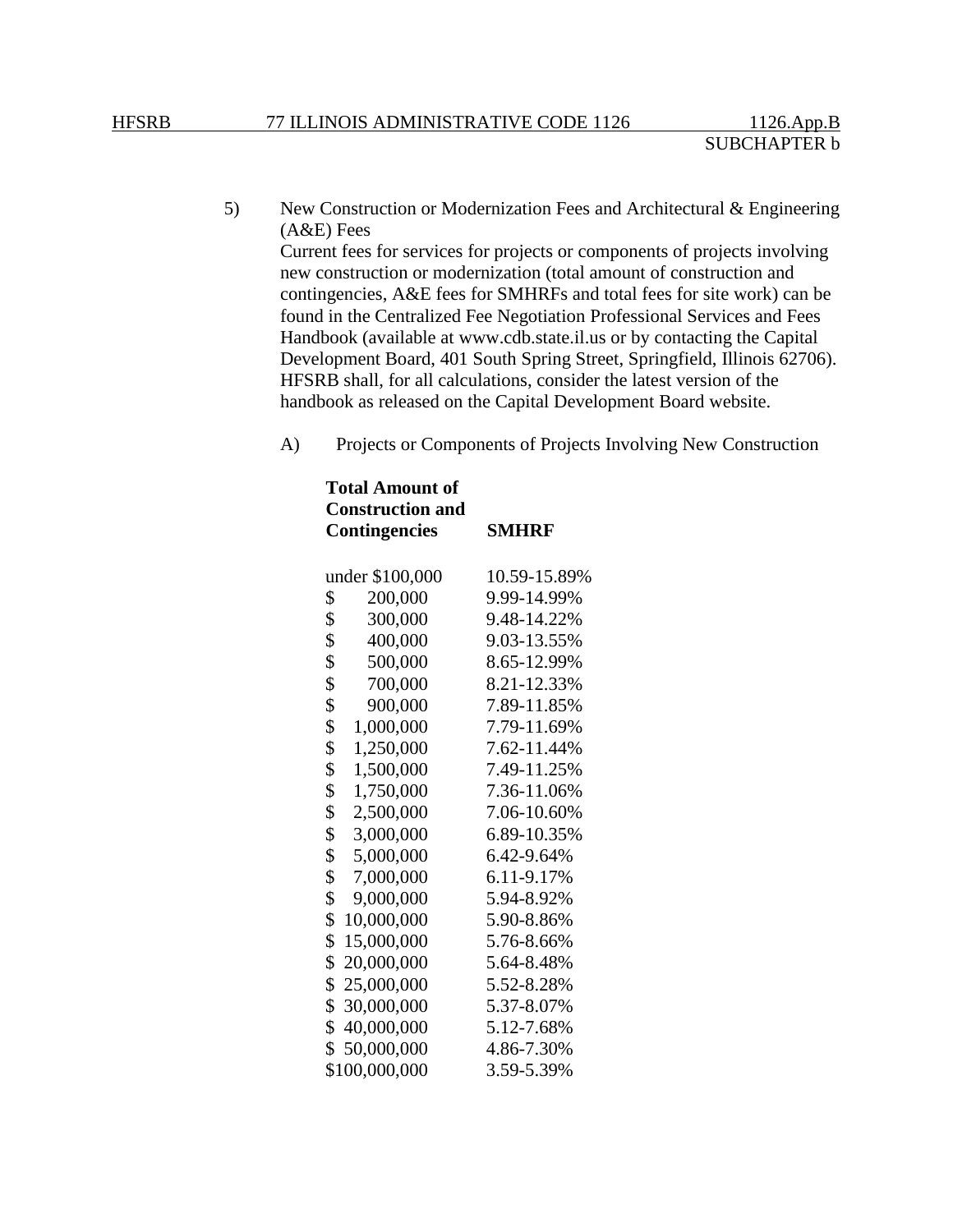and over

B) Projects or Components of Projects Involving Modernization

| <b>Total Amount of</b>  |                         |  |  |
|-------------------------|-------------------------|--|--|
| <b>Construction and</b> | <b>A&amp;E</b> Fees for |  |  |
| <b>Contingencies</b>    | <b>SMHRF</b>            |  |  |
|                         |                         |  |  |
| under \$100,000         | 10.76-16.16%            |  |  |
| \$<br>200,000           | 10.16-15.26%            |  |  |
| \$<br>300,000           | 9.65-14.49%             |  |  |
| \$<br>400,000           | 9.20-13.80%             |  |  |
| \$<br>500,000           | 8.81-13.23%             |  |  |
| \$<br>700,000           | 8.36-12.56%             |  |  |
| \$<br>900,000           | 8.04-12.06%             |  |  |
| \$<br>1,000,000         | 7.93-11.91%             |  |  |
| \$<br>1,250,000         | 7.76-11.66%             |  |  |
| \$<br>1,500,000         | 7.63-11.45%             |  |  |
| \$<br>1,750,000         | 7.50-11.26%             |  |  |
| \$<br>2,000,000         | 7.40-11.12%             |  |  |
| \$<br>2,500,000         | 7.19-10.79%             |  |  |
| \$<br>3,000,000         | 7.02-10.54%             |  |  |
| \$<br>5,000,000         | 6.54-9.82%              |  |  |
| \$<br>7,000,000         | 6.22-9.34%              |  |  |
| \$<br>9,000,000         | 6.04-9.08%              |  |  |
| \$<br>10,000,000        | 6.00-9.02%              |  |  |
| \$<br>15,000,000        | 5.87-8.81%              |  |  |
| \$<br>20,000,000        | 5.74-8.62%              |  |  |
| \$<br>25,000,000        | 5.62-8.44%              |  |  |
| \$<br>30,000,000        | 5.48-8.22%              |  |  |
| \$<br>40,000,000        | 5.21-7.83%              |  |  |
| \$<br>50,000,000        | 4.95-7.43%              |  |  |
| \$100,000,000           | 3.65-5.49%              |  |  |
| and over                |                         |  |  |

6) Capital Equipment Not Included in Construction Contracts Standards for capital equipment not included in construction contracts are established by type of facility and are derived from the third quartile costs of previously approved projects for which data are available. The standards apply only to the following types of projects: establishment of new facilities, expansion of existing facilities (e.g., bed additions), and modernization of existing facilities involving replacement of existing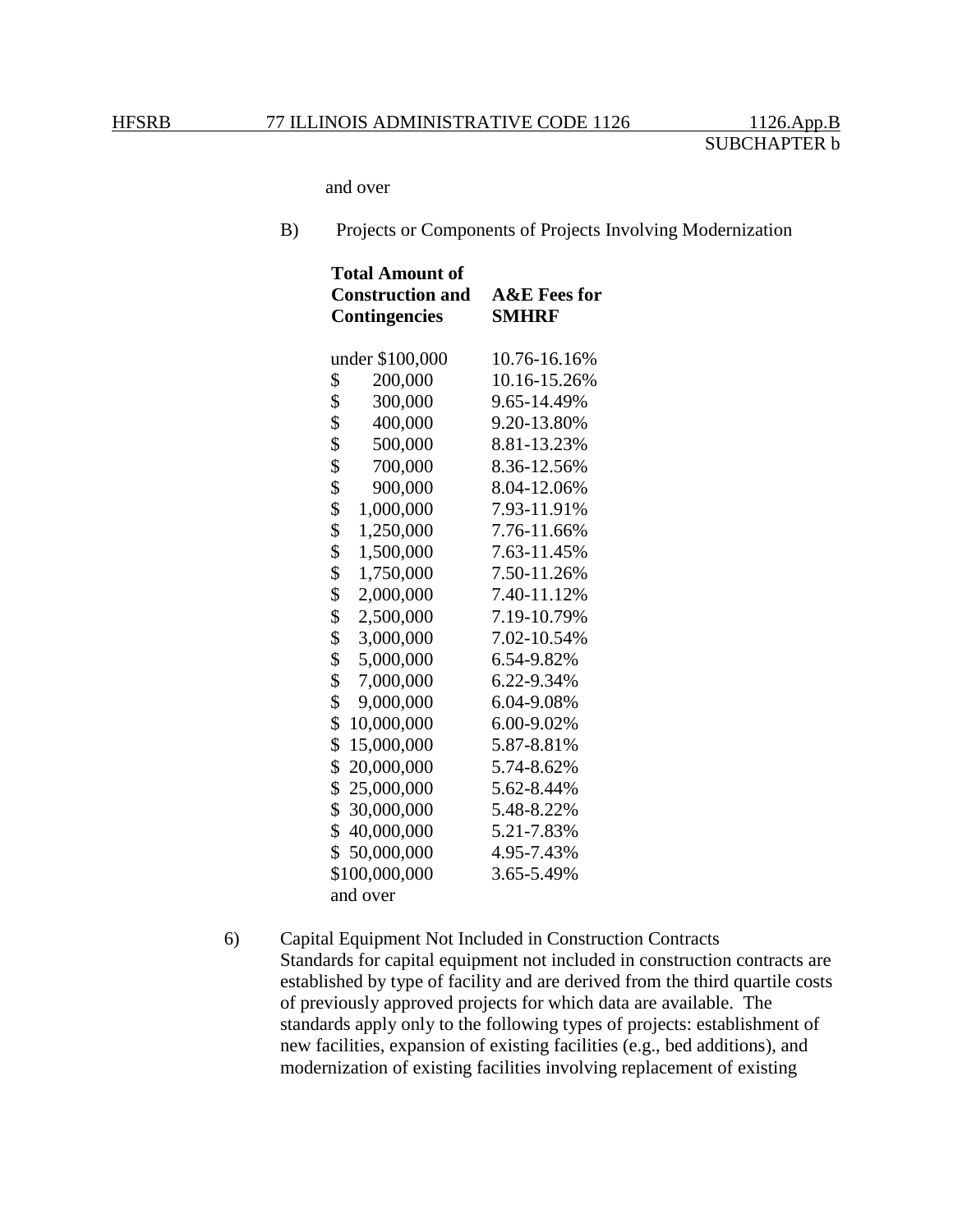beds, relocation of existing facilities, etc. The standard in this subsection (a)(6) is calculated for the year 2013.

HFSRB NOTE: Modernization includes the build out of leased space and shall include the cost of capital equipment included in the terms of the lease.

### **SMHRFs per Bed**

\$7,524.83

7) Inflation Factor

Costs for construction and modernization contracts and equipment are to be adjusted for projected inflation. The projected inflation rate is to be calculated to the midpoint of construction. For construction midpoint of up to 3 years, the inflation rate shall be an average of the previous 3 years annual inflation rates for construction as determined by RSMeans. For construction midpoints beyond 3 years, the inflation rate shall be the lesser of this rate or 3% for the period of time beyond 3 years.

b) Financial Viability Standards

1) Current Ratio = Current Assets/Current Liabilities

| <b>Type of SMHRF</b>       | <b>Current Ratio</b> |  |
|----------------------------|----------------------|--|
| Not-For-Profit, System     | 1.5 or more          |  |
| Not-For-Profit, Non-System | 1.5 or more          |  |
| For-Profit, System         | 1.5 or more          |  |
| For-Profit, Non-System     | 1.5 or more          |  |
| Governmental               | 1.5 or more          |  |

2) Net Margin Percentage = (Net Income/Net Operating Revenues) X 100

| THE THEFTH   |
|--------------|
| 2.5% or more |
| 2.5% or more |
| 2.5% or more |
| 2.5% or more |
| 0% or more   |
|              |

**Type of SMHRF Net Margin**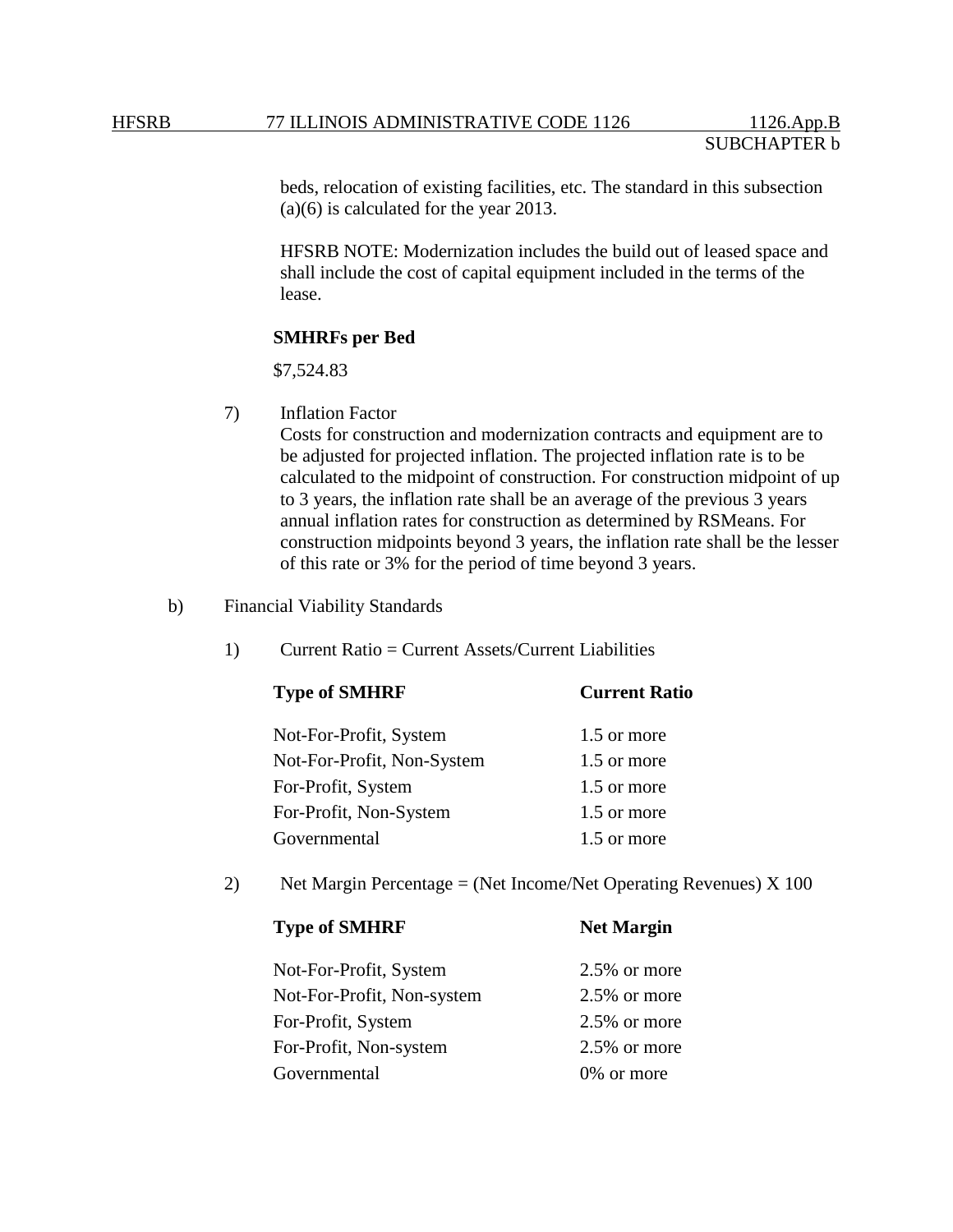HFSRB NOTE: Net Margin Percentage for For-Profits is before the provision for income taxes. Net income is the excess of revenues over expenses from operations, before non-recurring income or expense.

3) Long-Term Debt to Capitalization = (Long-Term Debt/Long-Term Debt plus Net Assets) X 100

| <b>Type of SMHRF</b>       | <b>Long Term Debt to</b><br>Capitalization |  |
|----------------------------|--------------------------------------------|--|
| Not-For-Profit, System     | 80% or less                                |  |
| Not-For-Profit, Non-system | 80% or less                                |  |
| For-Profit, System         | 50% or less                                |  |
| For-Profit, Non-system     | 50% or less                                |  |
| Governmental               | NА                                         |  |

HFSRB NOTE: For SMHRFs and for-profit facilities, the applicant shall explain the rationale of the use of debt rather than the issuance of stock (if this is the case).

4) Projected Debt Service Coverage = Net Income plus (Depreciation plus Interest plus Amortization)/Principal Payments plus Interest Expense for the Year of Maximum Debt Service after Project Completion

| <b>Type of SMHRF</b>       | <b>Project Debt Service</b><br>Coverage |  |
|----------------------------|-----------------------------------------|--|
| Not-For-Profit, System     | 1.5 or more                             |  |
| Not-For-Profit, Non-system | 1.5 or more                             |  |
| For-Profit, System         | 1.5 or more                             |  |
| For-Profit, Non-system     | 1.5 or more                             |  |
| Governmental               | 1.5 or more                             |  |

HFSRB NOTE: Net Income is the excess of revenues over expenses from operations, before non-recurring income or expense.

5) Days Cash on Hand = (Cash plus Investments plus Applicant Board Designated Funds)/(Operating Expense less Depreciation Expense)/365 days